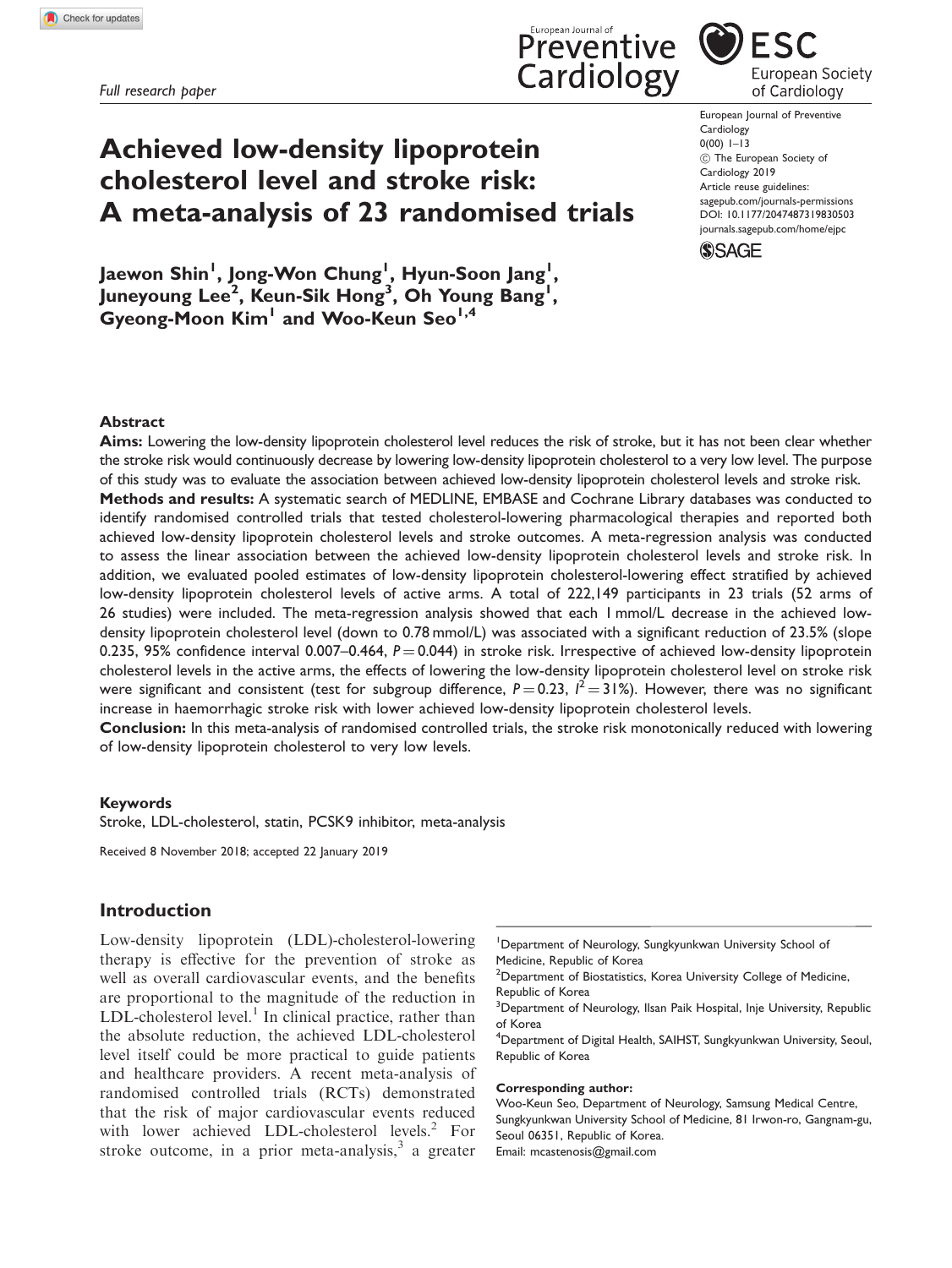difference in LDL-cholesterol level between active and control arms was associated with a greater reduction in stroke risk. However, the meta-analysis was restricted to statin trials and did not evaluate the effect of the achieved LDL-cholesterol level. Therefore, whether stroke risk could be proportionally reduced by achieving a lower LDL-cholesterol level, particularly a very low LDL-cholesterol level, remains

This meta-analysis of RCTs evaluated whether a lower achieved LDL-cholesterol level is associated with a lower stroke risk by analysing stroke risk reduction: (a) per 1 mmol/L decrease in achieved LDL-cholesterol level; (b) stratified by achieved LDL-cholesterol levels; and (c) with pharmacological interventions added to background statin therapy to reduce LDL-cholesterol level further.

# **Methods**

unexplored.

# Search strategy, selection criteria and quality assessment

In accordance with Preferred Reporting Items for Systematic Reviews and Meta-Analyses (PRISMA) guidelines,<sup>4</sup> we searched MEDLINE, EMBASE and the Cochrane Library (January 2002 to May 2017) with the following search terms: pravastatin, lovastatin, atorvastatin, simvastatin, fluvastatin, cerivastatin, rosuvastatin, pitavastatin, HMG-CoA reductase inhibitor, statin, ezetimibe, proprotein convertase subtilisin/kexin type 9 (PCSK9) inhibitors, alirocumab, evolocumab or bococizumab. The search was restricted to articles studied with humans and published in the English language. To identify additional trials, we also reviewed references of retrieved articles and earlier meta-analyses. The inclusion criteria were as follows: (a) RCTs; (b) comparison between LDL-cholesterol lowering drugs and placebo or intensive and less intensive LDL-cholesterol-lowering pharmacological therapies; (c) stroke (ischaemic and/or haemorrhagic) endpoint data provided; and (d) at least 5000 person-years to minimise the risk of small study bias. Exclusion criteria were as follows: (a) duplicated publications as exploratory or subgroup analyses and (b) no data on the achieved LDL-cholesterol level. However, studies of subgroup analysis for patients with prior stroke were included in the analysis of secondary stroke prevention trials. Two investigators (JS and WKS) independently reviewed searched abstracts and articles as well as selected eligible studies. Discrepancies were resolved by consensus. A risk of bias of studies included in this meta-analysis was examined using the recommendation of the Cochrane Collaboration [\(http://hand](http://handbook-5-1.cochrane.org/)[book-5-1.cochrane.org/\)](http://handbook-5-1.cochrane.org/).

## Data extraction and study outcomes

From active (LDL-cholesterol lowering or intensive lowering) and control (placebo or less intensive lowering) arms of each trial, we extracted the following information: (a) annual event rates of any stroke (ischaemic and haemorrhagic stroke), myocardial infarction (MI), cardiovascular mortality, and major adverse cardiovascular event (MACE); (b) baseline and achieved LDLcholesterol levels; (c) sample size and follow-up duration; and (d) baseline characteristics of age, sex, and vascular risk factor profiles. Details of the data extraction are described in the Supplementary online material.

The primary outcome was any stroke, while secondary outcomes were ischaemic stroke, haemorrhagic stroke, MI, cardiovascular mortality and MACE. Each trial was divided into either primary or secondary stroke prevention trial. If less than 20% of the enrolled population had a prior stroke, we regarded it as a primary stroke prevention trial. The Heart Protection Study (HPS) and the Improved Reduction of Outcomes: Vytorin Efficacy International Trial (IMPROVE-IT) largely enrolled patients without prior stroke history, and thereby they were included as primary stroke prevention trials.<sup>5,6</sup> However, because these two studies additionally reported detailed event rates in the subgroup of patients with prior stroke, they were also used for the analysis of secondary stroke prevention trials. Although studies of PCSK9 Inhibition and the Reduction of Vascular Events (SPIRE-1 and SPIRE-2) were combined and reported in one article, we regarded it as individual trials because characteristics of the participants were entirely different between the two trials and sufficient information for each trial was available.<sup>7</sup> To explore an effect of achieved LDL-cholesterol levels further, trials were also categorised into: (a) trials on the achieved LDL-cholesterol levels of active arms (<1.3 mmol/L, 1.3–1.8 mmol/L and  $>1.8$  mmol/L) and (b) trials on non-statin LDL-cholesterol lowering drugs on a background of statin therapy and statin trials.

## Statistical analyses

We performed a meta-regression and pooled analyses. Details of the statistical analyses are described in the Supplementary online material.

## **Results**

## Study selection and characteristics

A total of 1203 articles was searched systemically from MEDLINE, EMBASE and the Cochrane Library (391, 410 and 402, respectively). After excluding duplicated and ineligible reports, a total of 17 articles was included. Six articles were further found by manual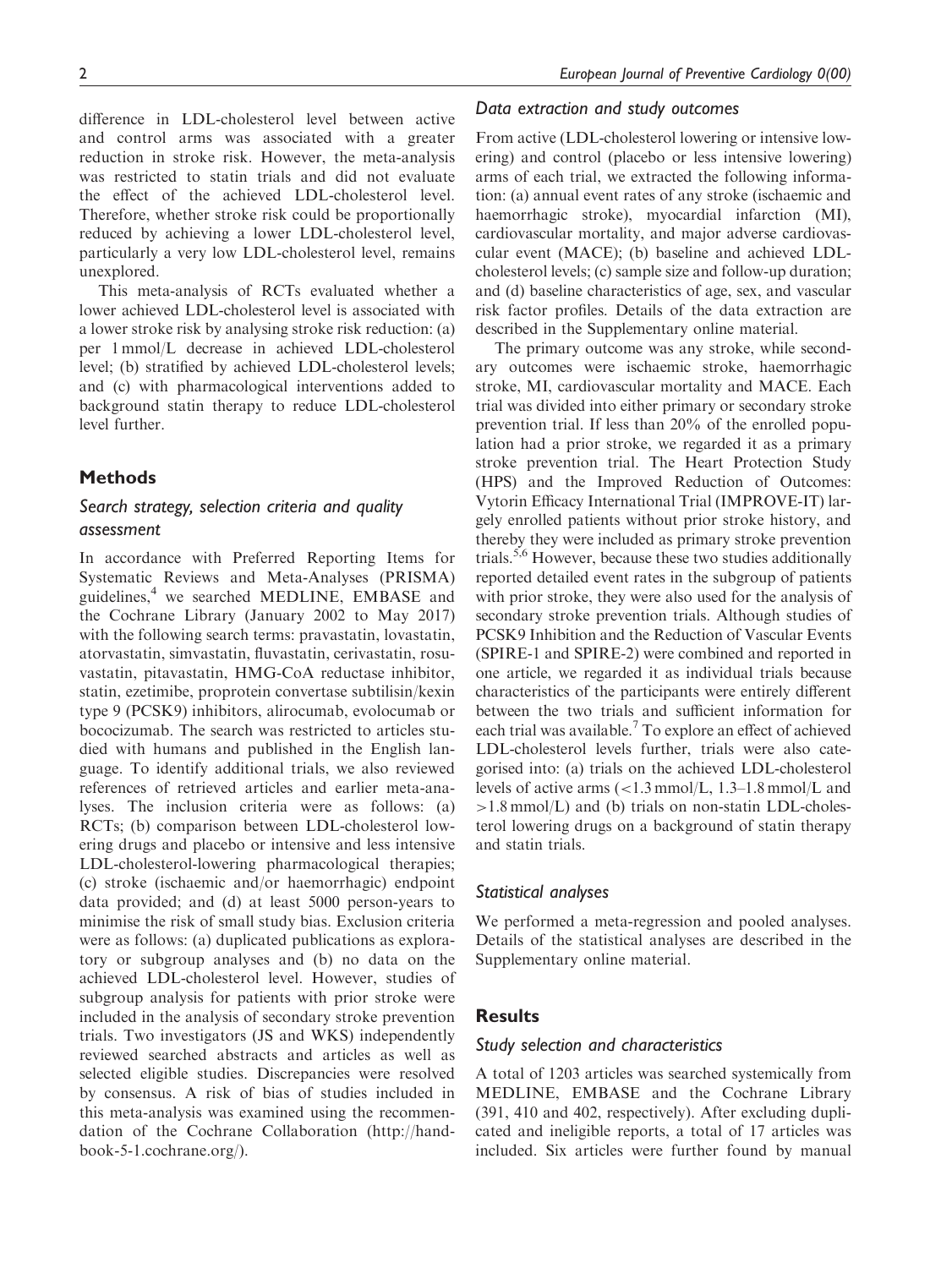search, $8-12$  comprising a total of 23 articles for our meta-analysis. This provided us with a total of 222,149 participants in 52 arms of 26 studies with 6345 stroke events (Figure 1). Regarding the risk of bias, all trials were at low or unclear risk of bias for most of the assessed domains (see Supplementary online material, Supplementary Figure 1). No significant publication bias was noted from the funnel plot (see Supplementary online material, Supplementary Figure 2). The characteristics of each arm of individual trials are summarised in Table 1. Among the 52 arms, eight arms of four trials were secondary stroke prevention trials exclusively enrolling patients with a stroke history,  $5,6,13,14$  while 44 arms of 22 trials (two trials were overlapped with secondary stroke prevention trials) were classified as primary stroke prevention trials.5–12,15–28 The primary stroke prevention trial with the highest rate of prior stroke was the active

arm of the Further Cardiovascular Outcomes Research with PCSK9 Inhibition in Subjects with Elevated Risk (FOURIER) trial with 19.5%, and the secondary stroke prevention trial with the lowest rate of prior stroke was the control arm of the Stroke Prevention by Aggressive Reduction in Cholesterol Levels (SPARCL) trial with  $68.2\%$ .<sup>13,27</sup>

# Meta-regression analyses for stroke risk

For the annual event rates of any stroke in 44 arms of 22 primary stroke prevention trials (involving 211,871 patients), each 1 mmol/L decrease in the achieved LDL-cholesterol level was associated with a significant risk reduction of 19.6% for any stroke events (slope 0.196, 95% confidence interval (CI) 0.034–0.357,  $P = 0.019$ , Table 2 and Figure 2). The achieved LDL-cholesterol level of the included trials ranged from



Figure 1. Preferred Reporting Items for Systematic Reviews and Meta-Analyses (PRISMA) flow diagram of included studies.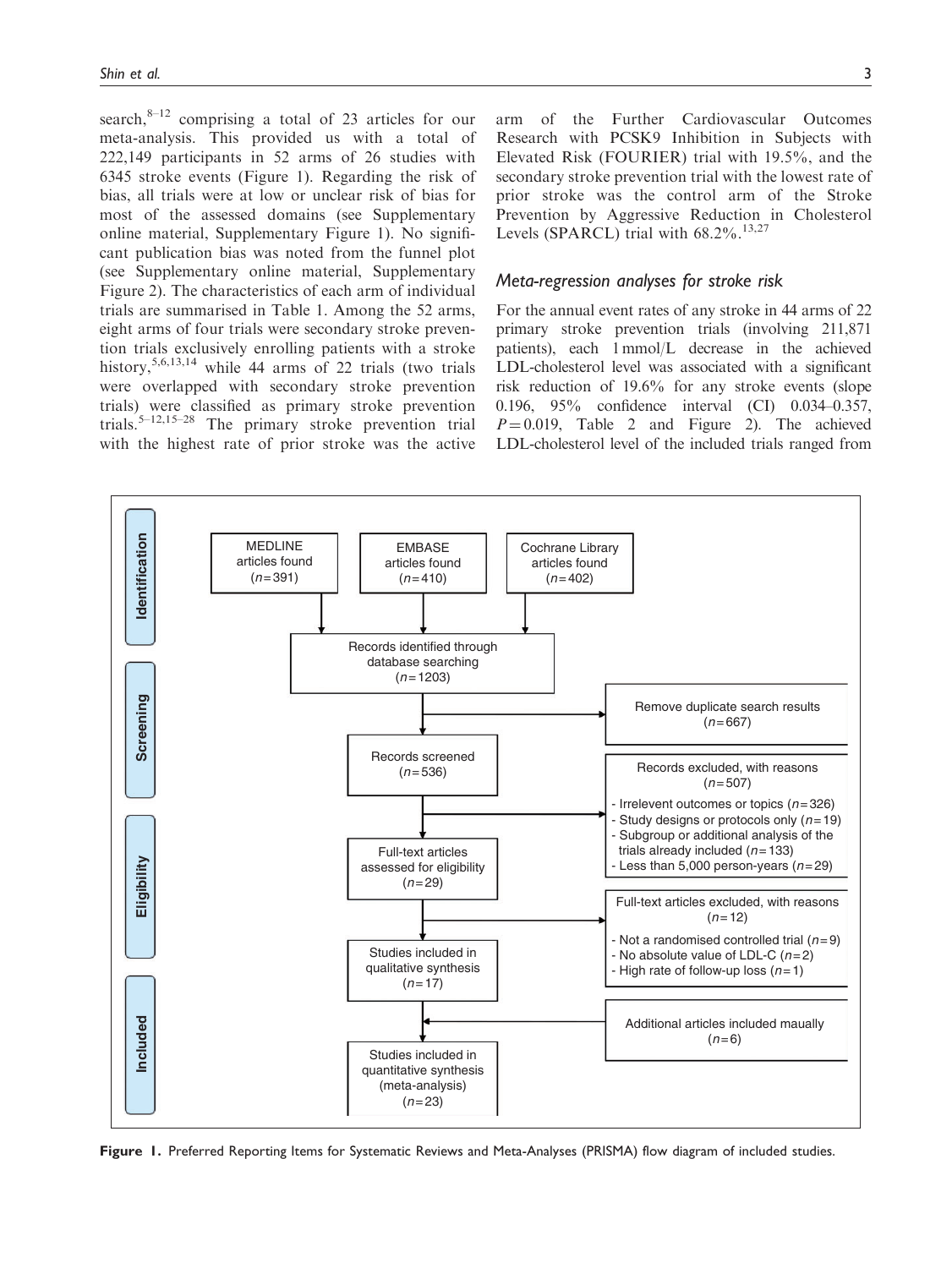|                       |                     |         |              |                         |                           |                       |                | <b>Baseline</b>                      | Achieved                             | -TOT                           |                  | Annual event rate, %/year |                        |                    |                                                                                                                                                                                                                                                                                                                                                                                  |                   |
|-----------------------|---------------------|---------|--------------|-------------------------|---------------------------|-----------------------|----------------|--------------------------------------|--------------------------------------|--------------------------------|------------------|---------------------------|------------------------|--------------------|----------------------------------------------------------------------------------------------------------------------------------------------------------------------------------------------------------------------------------------------------------------------------------------------------------------------------------------------------------------------------------|-------------------|
| Trial name            | Publication<br>year | Group   | Intervention | duration,<br>years<br>근 | Randomised<br>patients, n | years<br>Mean<br>age, | Male,<br>৯ৎ    | level, mmol/L<br>cholesterol<br>-TCT | level, mmol/L<br>cholesterol<br>-TOT | cholesterol<br>FU period,<br>Ε | Stroke           | schaemic<br>stroke        | Haemorrhagic<br>stroke | Ξ                  | cardiovascular<br>death                                                                                                                                                                                                                                                                                                                                                          | MACE              |
| <b>ALLHAT-LLT</b>     | 2002                | Active  | Pravastatin  | $4.\overline{8}$        | 5170                      | 66.4                  | $\frac{4}{5}$  | 3.77                                 | 2.87                                 | $\overline{24}$                | 0.88             | Т                         | T                      | $\ddot{5}$         | $\frac{15}{2}$                                                                                                                                                                                                                                                                                                                                                                   | 2.37              |
|                       |                     | Control | Usual care   | $4.\overline{8}$        | 5185*                     | 66.3                  | $\frac{0}{5}$  | 3.77                                 | 3.49                                 | $\overline{24}$                | 0.97             |                           | 1                      | $\overline{13}$    | $\frac{8}{1}$                                                                                                                                                                                                                                                                                                                                                                    | 2.62              |
| HPS (p)               | 2002                | Active  | Simvastatin  | 5.0                     | 8610*                     |                       |                |                                      | 2.3                                  | Mean                           | 0.64             | 0.44                      | 0.07                   | 1.69               |                                                                                                                                                                                                                                                                                                                                                                                  | 2.33              |
|                       |                     | Control | Placebo      | 5.0                     | 8646*                     |                       |                |                                      | 3.2                                  | Mean                           | 0.96             | 0.66                      | 0.10                   | 2.30               |                                                                                                                                                                                                                                                                                                                                                                                  | 3.26              |
| HPS <sub>(s)</sub>    | 2002                | Active  | Simvastatin  | 4.8                     | $1644*$                   |                       |                |                                      | 2.4                                  | Mean                           | 2.14             | Ľč.                       | 0.27                   | 2.17               | I                                                                                                                                                                                                                                                                                                                                                                                | $\overline{3}$    |
|                       |                     | Control | Placebo      | $4.\overline{8}$        | 1636*                     |                       |                |                                      | $3.4*$                               | Mean                           | 2.16             | 5g                        | 0.14                   | 2.78               | $\mathbf{I}$                                                                                                                                                                                                                                                                                                                                                                     | 4.94              |
| <b>PROSPER</b>        | 2002                | Active  | Pravastatin  |                         | 2891                      | 75.4                  | 48.3           | 3.8                                  | 2.5                                  | $\sim$                         | 1.46             |                           | I                      | 3.16               | 1.46                                                                                                                                                                                                                                                                                                                                                                             | $rac{4}{4}$       |
|                       |                     | Control | Placebo      | 3.2                     | 2913                      | 75.3                  | 48.3           | 3.8                                  | 3.79                                 | $\sim$                         | $\overline{141}$ |                           |                        | 3.82               | 1.68                                                                                                                                                                                                                                                                                                                                                                             | 5.07              |
| ALERT                 | 2003                | Active  | Fluvastatin  | $\frac{1}{2}$           | 1050                      | 49.5                  | 66.8           | ₹                                    | $\overline{\mathfrak{Z}}$            | ᠇ᢩ                             | $\overline{32}$  |                           | Т                      | $\overline{2}$     | 0.99                                                                                                                                                                                                                                                                                                                                                                             |                   |
|                       |                     | Control | Placebo      | $\overline{5}$          | I052                      | SO                    | 65.2           | ₹                                    | $\frac{1}{4}$                        | $\vec{A}$                      | 1.29             |                           |                        | $\frac{1}{2}$      | $\frac{27}{2}$                                                                                                                                                                                                                                                                                                                                                                   |                   |
| <b>ASCOT-LLA</b>      | 2003                | Active  | Atoryastatin | $3.\overline{3}$        | 5168                      | $-63.1$               | $\frac{1}{10}$ | 3.4                                  | 2.21                                 | $\sim$                         | 0.54             |                           |                        | 0.60               | 0.44                                                                                                                                                                                                                                                                                                                                                                             | Ξ                 |
|                       |                     | Control | Placebo      |                         | 5137                      | 63.2                  | $\frac{3}{8}$  | 3.4                                  | 3.45                                 | $\sim$                         | 0.74             |                           |                        | 0.94               | 649                                                                                                                                                                                                                                                                                                                                                                              | $\ddot{3}$        |
| A to Z                | 2004                | Active  | Simvastatin  | 2.0                     | 2265                      | $\overline{\circ}$    | 75.8           | 2.9                                  | $\overline{5}$                       |                                | 0.62             |                           |                        | 3.37               | 1.83                                                                                                                                                                                                                                                                                                                                                                             | 3.99              |
|                       |                     | Control | Simvastatin  | 2.0                     | 2232                      | 5                     | 75.0           | 2.87                                 | 3.21                                 | 4                              | 0.79             | $\mathsf{I}$              |                        | $\overline{3.5}$   | 2.44                                                                                                                                                                                                                                                                                                                                                                             | 4.30              |
| ALLIANCE              | 2004                | Active  | Atoryastatin | 4.3                     | 1217                      | $\frac{1}{9}$         | 82.2           | 3.81                                 | 2.46                                 | 덞                              | 0.67             | T                         |                        | 1.82               | $0.82^{4}$                                                                                                                                                                                                                                                                                                                                                                       | 2.48              |
|                       |                     | Control | None         | 4.3                     | 1225                      | 61.3                  | 82.3           | 3.78                                 | 2.87                                 | 돊                              | 0.74             | $\overline{\phantom{a}}$  |                        | 2.94               | $\frac{1}{2}$                                                                                                                                                                                                                                                                                                                                                                    | 3.68              |
| CARDS                 | 2004                | Active  | Atoryastatin | $3.\overline{9}$        | 1428                      | 61.5                  | 68.1           | 3.04                                 | 1.75                                 | $\bullet$                      | 0.38             | 0.29                      |                        | 0.59               | $\begin{array}{c} \rule{0pt}{2.5ex} \rule{0pt}{2.5ex} \rule{0pt}{2.5ex} \rule{0pt}{2.5ex} \rule{0pt}{2.5ex} \rule{0pt}{2.5ex} \rule{0pt}{2.5ex} \rule{0pt}{2.5ex} \rule{0pt}{2.5ex} \rule{0pt}{2.5ex} \rule{0pt}{2.5ex} \rule{0pt}{2.5ex} \rule{0pt}{2.5ex} \rule{0pt}{2.5ex} \rule{0pt}{2.5ex} \rule{0pt}{2.5ex} \rule{0pt}{2.5ex} \rule{0pt}{2.5ex} \rule{0pt}{2.5ex} \rule{0$ | 0.97              |
|                       |                     | Control | Placebo      | 3.9                     | 1410                      | 61.8                  | 67.9           | 3.02                                 | 3.07                                 | $\circ$                        | 0.71             | 0.56                      |                        | Ξ                  | $\,$ $\,$                                                                                                                                                                                                                                                                                                                                                                        | $\overline{8}$    |
| PROVE-IT              | 2004                | Active  | Atoryastatin | 2.0                     | 2099                      | 58.1                  | 77.8           | 2.75                                 | 1.61                                 | Median                         | 0.50             | $\mathbf{I}$              |                        | 3.30               | $3.60^{3}$                                                                                                                                                                                                                                                                                                                                                                       | $\mathsf I$       |
|                       |                     | Control | Pravasatin   | 2.0                     | 2063                      | 58.3                  | 78.4           | 2.75                                 | 2.46                                 | Median                         | 0.50             |                           |                        | 3.70               | 4.15                                                                                                                                                                                                                                                                                                                                                                             | $\mathbf{I}$      |
| <b>IDEAL</b>          | 2005                | Active  | Atoryastatin | $4.\overline{8}$        | 4439                      | 61.8                  | 80.9           | 3.15                                 | 2.01                                 | 2.8                            | 0.71             |                           | I                      | 2.07               | 1.05                                                                                                                                                                                                                                                                                                                                                                             | 2.78              |
|                       |                     | Control | Simvastatin  | $4.\overline{8}$        | 4449                      | 61.6                  | 80.8           | 3.14                                 | 2.71                                 | 2.8                            | 0.81             |                           |                        | 2.34               | 1.02                                                                                                                                                                                                                                                                                                                                                                             | $\frac{15}{21}$   |
| <b>INL</b>            | 2005                | Active  | Atoryastatin | $\ddot{ }$              | 4995                      | 61.2                  | 81.2           | 2.51                                 | <b>661</b>                           | Mean                           | 0.48             |                           | 0.07                   | $\overline{4}$     | $0.41*$                                                                                                                                                                                                                                                                                                                                                                          | ا 77°.            |
|                       |                     | Control | Atorvastatin | 4.9                     | 5006                      | 60.9                  | 80.8           | 2.54                                 | 2.61                                 | Mean                           | 0.63             |                           | 0.07                   | E                  | $0.52^{4}$                                                                                                                                                                                                                                                                                                                                                                       | 2.23 <sup>6</sup> |
| ASPEN                 | 2006                | Active  | Atoryastatin | 4.0                     | $\overline{2}$            | $\overline{6}$        | 65.7           | 2.93                                 | 2.04                                 | 덡                              | 0.70             | $\overline{\phantom{a}}$  | $\sf I$                | $\overline{S}$     | 0.78                                                                                                                                                                                                                                                                                                                                                                             | $\bar{z}$         |
|                       |                     | Control | Placebo      | 4.0                     | 1199                      | $\overline{\circ}$    | 67.0           | 2.95                                 | 2.92                                 | <b>End</b>                     | 0.79             |                           |                        | 1.38               | 0.77                                                                                                                                                                                                                                                                                                                                                                             | 2.17              |
| SPARCL <sub>(S)</sub> | 2006                | Active  | Atorvastatin | 4.9                     | 2365                      | S                     | 60.3           | 3.44                                 | 1.89                                 | Mean                           | 2.29             | .88                       | 0.47                   | 0.70 <sup>\$</sup> | 0.67                                                                                                                                                                                                                                                                                                                                                                             | 2.88 <sup>5</sup> |
|                       |                     | Control | Placebo      | 4.9                     | 2366                      | 62.5                  | 59.0           | 3.46                                 | 3.33                                 | Mean                           | 2.68             | 2.36                      | 0.28                   | $\sum_{i=1}^{n}$   | 0.85                                                                                                                                                                                                                                                                                                                                                                             | 3.51 <sup>8</sup> |
|                       |                     |         |              |                         |                           |                       |                |                                      |                                      |                                |                  |                           |                        |                    |                                                                                                                                                                                                                                                                                                                                                                                  | (continued)       |

Table 1. Characteristics of individual trials. Table 1. Characteristics of individual trials.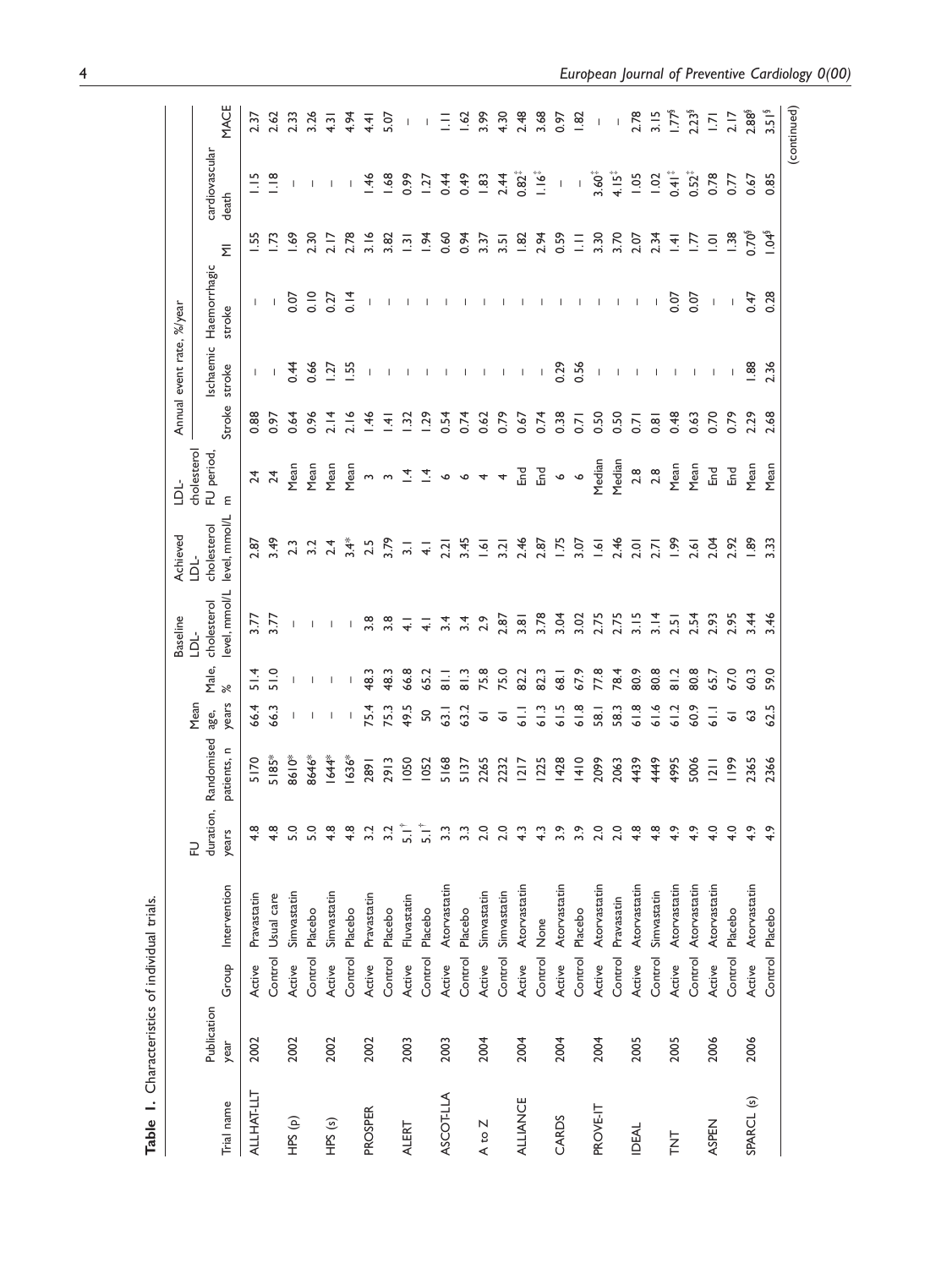|                |             |         |                                  |                |             |                                                                                                                                                                                                                                                                                                                                                                                  |                          | <b>Baseline</b>     | Achieved            | 심                         |                        | Annual event rate, %/year |                          |               |                |             |
|----------------|-------------|---------|----------------------------------|----------------|-------------|----------------------------------------------------------------------------------------------------------------------------------------------------------------------------------------------------------------------------------------------------------------------------------------------------------------------------------------------------------------------------------|--------------------------|---------------------|---------------------|---------------------------|------------------------|---------------------------|--------------------------|---------------|----------------|-------------|
|                | Publication |         |                                  | duration,<br>근 | Randomised  | Mean                                                                                                                                                                                                                                                                                                                                                                             | Male,                    | cholesterol<br>LDL- | cholesterol<br>-lQL | cholesterol<br>FU period, |                        | schaemic                  | Haemorrhagic             |               | cardiovascular |             |
| Trial name     | year        | Group   | Intervention                     | years          | patients, n | years<br>age,                                                                                                                                                                                                                                                                                                                                                                    | ৯ৎ                       | level, mmol/L       | level, mmol/L       | Ε                         | Stroke                 | stroke                    | stroke                   | Σ             | death          | MACE        |
| CORONA         | 2007        | Active  | Rosuvastatin                     |                | 2514        | 73                                                                                                                                                                                                                                                                                                                                                                               | 76.4                     | 3.54                | Ş                   | $\sim$                    | $\frac{\infty}{\cdot}$ | 06                        | 0.22                     | $\frac{1}{2}$ | 7.19           | 11.40       |
|                |             |         | Control Placebo                  |                | 2497        |                                                                                                                                                                                                                                                                                                                                                                                  | 76.5                     | 3.56                | 3.57                | 3                         | 2.02                   | č                         | $\frac{3}{2}$            | 2.19          | 7.22           | 12.30       |
| GISSI-HF       | 2008        | Active  | Rosuvastatin                     | 3.9            | 2285        | $\frac{8}{2}$                                                                                                                                                                                                                                                                                                                                                                    | 76.2                     | 3.16                | 2.15                | ≃                         | 0.92                   | $\mathbf{I}$              | $\mathsf I$              | 0.68          | 5.36           | 09.1        |
|                |             | Control | Placebo                          | 3.9            | 2289        | $\frac{8}{6}$                                                                                                                                                                                                                                                                                                                                                                    | 78.6                     | 3.13                | 3.37                | $\bar{c}$                 | 0.74                   | $\,$ $\,$                 | $\overline{\phantom{a}}$ | 0.78          | 5.47           | 1.52        |
| <b>JUPITER</b> | 2008        | Active  | Rosuvastatin                     | $\tilde{c}$    | 1068        | 66                                                                                                                                                                                                                                                                                                                                                                               | 61.5                     | 2.8                 | 1.42                | $\overline{\mathbf{C}}$   | 0.18                   | 0.12                      | 0.03                     | 0.17          | $\mathsf I$    | 0.45        |
|                |             |         | Control Placebo                  | $\tilde{c}$    | 8901        | \$9                                                                                                                                                                                                                                                                                                                                                                              | 62.1                     | 2.8                 | 2.85                | $\tilde{ }$               | 0.34                   | 0.25                      | 0.05                     | 0.37          | $\mathsf I$    | 0.85        |
| <b>AURORA</b>  | 2009        | Active  | Rosuvastatin                     | 3.2            | 1389        | 54.1                                                                                                                                                                                                                                                                                                                                                                             | 61.3                     | 2.59                | $\bar{u}$           | $\sim$                    | 2.09                   | 1.28                      | 0.56                     | 5.26          | 7.20           | 9.20        |
|                |             |         | Control Placebo                  |                | 1384        | \$4.3                                                                                                                                                                                                                                                                                                                                                                            | 63.0                     | 2.56                | 2.5                 | $\sim$                    | 1.83                   | 1.24                      | 0.47                     | 5.94          | 7.30           | 9.50        |
| SHARP          | 2011        | Active  | Simvastatin +<br>Ezetimibe       | $\frac{4}{3}$  | 4650        | 62                                                                                                                                                                                                                                                                                                                                                                               | 62.7                     | 2.77                | 1.69                | $8 - 13$                  | 0.75                   | 0.50                      | 0.20                     | 0.93          | I.58           | $\bar{2}$   |
|                |             |         | Control Placebo                  | 4.9            | 4620        | 62                                                                                                                                                                                                                                                                                                                                                                               | 62.4                     | 2.78                | 2.8                 | $8 - 13$                  | 0.93                   | 0.69                      | 0.16                     | 1.02          | $\overline{5}$ | 1.95        |
| IMPROVE-IT (p) | 2015        | Active  | Simvastatin +<br>Ezetimibe       | $\frac{0}{6}$  | 8727        | $\overline{\phantom{a}}$                                                                                                                                                                                                                                                                                                                                                         | $\overline{\phantom{a}}$ | 2.46                | <b>1.30</b>         | $\overline{a}$            | $\overline{5}$         | 0.41                      | $\frac{0}{0}$            | 1.77          | 0.95           | 2.77        |
|                |             |         | Control Simvastatin +<br>Placebo | $\frac{0}{6}$  | 8728        | $\mathbf{I}$                                                                                                                                                                                                                                                                                                                                                                     | 1                        | 2.46                | 1.74                | $\overline{C}$            | 0.57                   | 0.48                      | 0.08                     | 2.02          | 0.96           | 3.03        |
| IMPROVE-IT (s) | 2015        | Active  | $Simvasion +$<br>Ezetimibe       | $\frac{0}{6}$  | 336         | $\begin{array}{c} \rule{0pt}{2.5ex} \rule{0pt}{2.5ex} \rule{0pt}{2.5ex} \rule{0pt}{2.5ex} \rule{0pt}{2.5ex} \rule{0pt}{2.5ex} \rule{0pt}{2.5ex} \rule{0pt}{2.5ex} \rule{0pt}{2.5ex} \rule{0pt}{2.5ex} \rule{0pt}{2.5ex} \rule{0pt}{2.5ex} \rule{0pt}{2.5ex} \rule{0pt}{2.5ex} \rule{0pt}{2.5ex} \rule{0pt}{2.5ex} \rule{0pt}{2.5ex} \rule{0pt}{2.5ex} \rule{0pt}{2.5ex} \rule{0$ | I                        | 2.31                | 1.32                | $\overline{a}$            | 1.44                   | $\frac{4}{1}$             | 0.25                     | 2.53          | 1.88           | 4.61        |
|                |             |         | Control Simvastatin +<br>Placebo | $\frac{0}{6}$  | 346         | $\overline{\phantom{a}}$                                                                                                                                                                                                                                                                                                                                                         | $\overline{\phantom{a}}$ | 2.23                | 1.76                | $\overline{c}$            | 2.31                   | 2.12                      | 0.14                     | 2.89          | 1.64           | 5.64        |
| J-STARS (s)    | 2015        | Active  | Pravastatin                      | 4.9            | 793         | 66.1                                                                                                                                                                                                                                                                                                                                                                             | 68.7                     | 3.35                | 2.67                | Mean                      | 2.35                   | .60                       | 0.29                     | $\frac{0}{0}$ | Ξ              |             |
|                |             |         | Control No statin                | 4.9            | 785         | 66.4                                                                                                                                                                                                                                                                                                                                                                             | 69.0                     | 3.35                | 3.22                | Mean                      | 2.47                   | 1.72                      | 0.31                     | 0.18          | 0.90           |             |
| <b>FOURIER</b> | 2017        | Active  | Evolocumab +<br>Statin           | 22             | 13784       | 62.5                                                                                                                                                                                                                                                                                                                                                                             | 75.4                     | 2.4                 | 0.78                | $\frac{12}{1}$            | 0.68                   | 0.56                      | 0.10                     | 1.54          | 0.83           | 2.87        |
|                |             |         | Control Placebo+<br>Statin       | 2.2            | 3780        | 62.5                                                                                                                                                                                                                                                                                                                                                                             | 75.5                     | 2.4                 | 2.23                | $\frac{1}{2}$             | 0.86                   | 0.75                      | 0.08                     | 2.11          | 0.79           | 3.56        |
| SPIRE-I        | 2017        | Active  | Bococizumab +<br>Statin          | $\frac{6}{1}$  | 8408        | 63.3                                                                                                                                                                                                                                                                                                                                                                             | 73.7                     | 2.43                | $\overline{5}$      | 3.2                       | 0.33                   | I                         | I                        | $1.70^{#}$    | 0.64           | 2.59        |
|                |             |         | Control Placebo + Statin         | 0.6            | 8409        | 63.3                                                                                                                                                                                                                                                                                                                                                                             | 73.5                     | 2.43                | 2.51                | 3.2                       | 0.62                   | $\overline{1}$            | $\mathbf{I}$             | 1.53#         | 0.52           | 2.49        |
|                |             |         |                                  |                |             |                                                                                                                                                                                                                                                                                                                                                                                  |                          |                     |                     |                           |                        |                           |                          |               |                | (continued) |

Table 1. Continued Table 1. Continued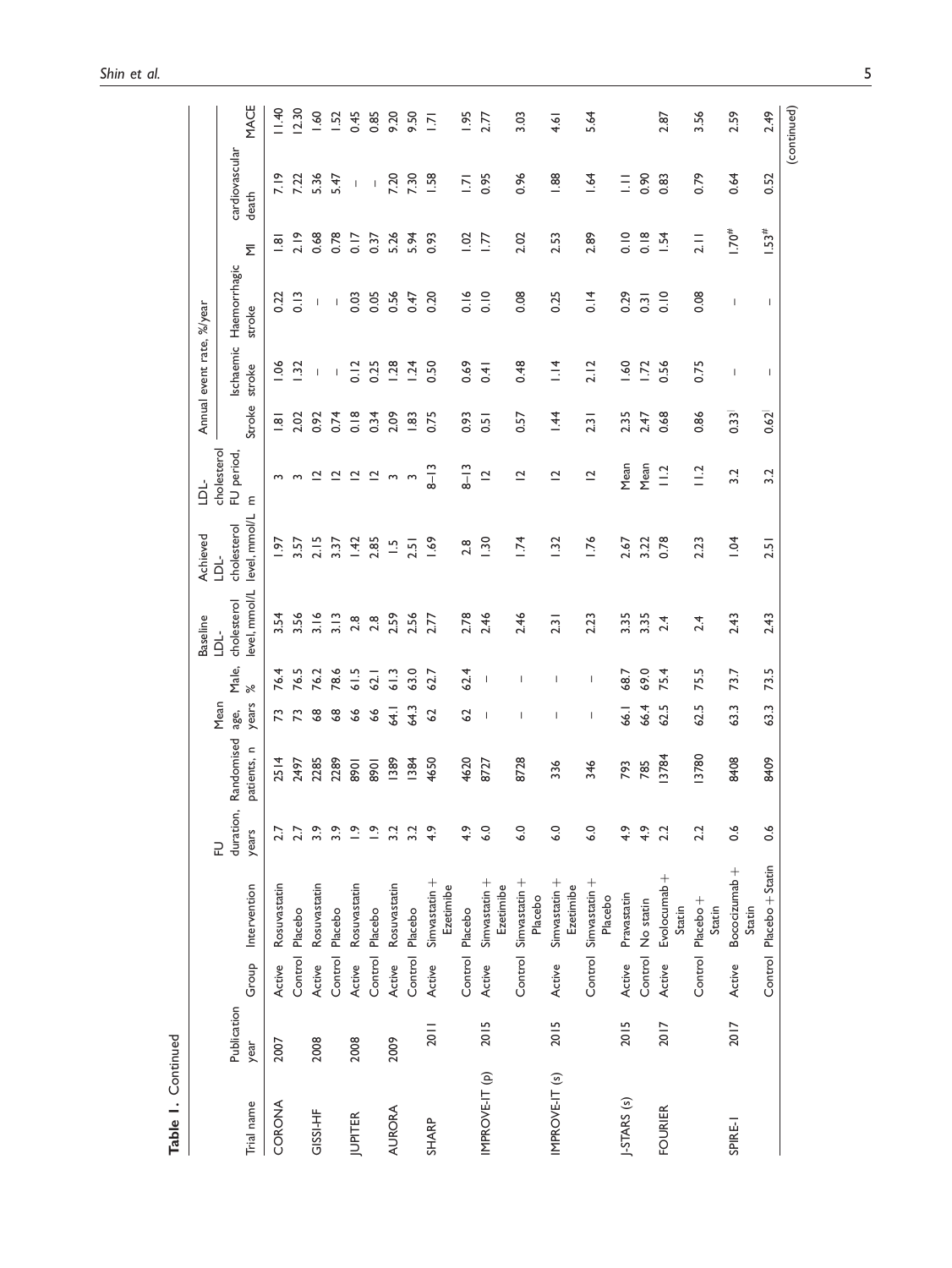|                                   |                     |                                                                                                                                                                                                                                                                                                                                                                                                                                                                                                                                                                                                       |                |                     |           |      | <b>Baseline</b>                                          | Achieved                                                 | ناما                      |               | Annual event rate, %/year |                                  |                     |                         |                         |
|-----------------------------------|---------------------|-------------------------------------------------------------------------------------------------------------------------------------------------------------------------------------------------------------------------------------------------------------------------------------------------------------------------------------------------------------------------------------------------------------------------------------------------------------------------------------------------------------------------------------------------------------------------------------------------------|----------------|---------------------|-----------|------|----------------------------------------------------------|----------------------------------------------------------|---------------------------|---------------|---------------------------|----------------------------------|---------------------|-------------------------|-------------------------|
| Trial name                        | Publication<br>year | Group Intervention                                                                                                                                                                                                                                                                                                                                                                                                                                                                                                                                                                                    | years<br>근     | patients, n years % | Mean      |      | duration, Randomised age, Male, cholesterol<br><u>نە</u> | level, mmol/L level, mmol/L m<br>cholesterol<br>نا<br>جا | cholesterol<br>FU period, | Stroke stroke |                           | Ischaemic Haemorrhagic<br>stroke | $\overline{\Sigma}$ | cardiovascular<br>death | <b>MACE</b>             |
| SPIRE-2                           | $\frac{7}{201}$     | Active Bococizumab+<br>Statin                                                                                                                                                                                                                                                                                                                                                                                                                                                                                                                                                                         | $\frac{1}{2}$  | 5312                | 62.2 65.9 |      | 3.47                                                     | $\overline{57}$                                          | 32                        | 0.48          |                           |                                  | 1.73#               | 5                       | 2.66                    |
|                                   |                     | Control Placebo + Statin                                                                                                                                                                                                                                                                                                                                                                                                                                                                                                                                                                              | $\overline{a}$ | 5309                | 62.6 64.9 |      | 3.46                                                     | 3.53                                                     | 3.2                       | 0.72          | I                         | $\overline{\phantom{a}}$         | 2.26#               | 0.62                    | 3.57                    |
| <b>OUTCOMES</b><br><b>ODYSSEY</b> | 2018                | Active Alirocumab +<br>Statin                                                                                                                                                                                                                                                                                                                                                                                                                                                                                                                                                                         | $\frac{8}{2}$  | 9462                | 58<br>58  | 74.7 | 2.25                                                     | 0.97                                                     |                           | 0.45          | 0.42                      | $0.03**$                         | $\frac{4}{3}$       | $\overline{6}$          | $3.41$ <sup>11</sup>    |
|                                   |                     | Control Placebo+<br>Statin                                                                                                                                                                                                                                                                                                                                                                                                                                                                                                                                                                            | 2.8            | 9462                | 58 74.9   |      | 2.25                                                     | 2.42                                                     |                           | 0.63          | 0.57                      | $0.06**$                         | 3.56                | $\approx$               | $3.97^{\dagger\dagger}$ |
|                                   |                     | Dependent Diabetes Mellitus; AURORA: A Study to Evaluate the Use of Rosuvastatin in Subjects on Regular Haemodialysis: an Assessment of Survival and Cardiovascular Events; CARDS: Collaborative<br>ALERT: Assessment of Lescol in Renal Transplantation; ALLHAT-LLT: Antihypertensive and Lipid-Lowering Treatment to Prevent Heart Attack Trial: ALLIANCE: Aggressive Lipid-Lowering Initiation Abates<br>New Cardiac Events; ASCOT-LLA: Anglo-Scandinavian Cardiac Outcomes Trial-Lipid Lowering Arm; ASPEN: Atorvastatin Study for Prevention of Coronary Heart Disease Endpoints in Non-Insulin- |                |                     |           |      |                                                          |                                                          |                           |               |                           |                                  |                     |                         |                         |

Table 1. Continued

Table I. Continued

Risk; FU: follow-up; GISSI-HF: Gruppo Italiano per lo Studio della Sopravivenza nell'Insufficienza Cardaca; HPS: Heart Protection Study; IDEAL: Incremental Decrease in Endpoints Through Aggressive Lipid; IMPROVE-IT: Improved Reduction of Outcomes: Vytorin Efficacy International Trial; J-STARS: Japan Statin Treatment Against Recurrent Stroke; JUPITER: Justification for the Use of Statins in Atorvastatin Diabetes Study; CORONA: Controlled Rosuvastatin Multinational Trial in Heart Failure; FOURIER: Further Cardiovascular Outcomes Research with PCSK9 Inhibition in Subjects with Elevated Prevention: an Intervention Trial Evaluating Rosuvastatin; LDL: low-density lipoprotein; ODYSSEY OUTCOME: Evaluation of Cardiovascular Outcomes After an Acute Coronary Syndrome During Treatment With Alirocumab; PROSPER: Prospective Study of Pravastatin in the Elderly at Risk; PROVE-IT: Pravastatin or Atorvastatin Evaluation and Infection Therapy; SHARP: Study of Heart and Atorvastatin Diabetes Study; CORONA: Controlled Rosuvastatin Multinational Trial in Heart Failure; FOURIER: Further Cardiovascular Outcomes Research with PCSK9 Inhibition in Subjects with Elevated Risk; FU: follow-up; GISSI-HF: Gruppo Italiano per lo Studio della Sopravvivenza nell'Insufficienza Cardiaca; HPS: Heart Protection Study; IDEAL: Incremental Decrease in Endpoints Through Aggressive Lipid; IMPROVE-IT: Improved Reduction of Outcomes: Vytorin Efficacy International Trial; J-STARS: Japan Statin Treatment Against Recurrent Stroke; JUPITER: Justification for the Use of Statins in Prevention: an Intervention Trial Evaluating Rosuvastatin; LDL: low-density lipoprotein; ODYSSEY OUTCOME: Evaluation of Cardiovascular Outcomes After an Acute Coronary Syndrome During Treatment With Alirocumab; PROSPER: Prospective Study of Pravastatin in the Elderly at Risk; PROVE-IT: Pravastatin or Atorvastatin Evaluation and Infection Therapy; SHARP: Study of Heart and Renal Protection; SPARCL: Stroke Prevention by Aggressive Reduction in Cholesterol Levels; SPIRE: Studies of PCSK9 Inhibition and the Reduction of Vascular Events; TNT: treating to new targets; (p): Renal Protection; SPARCL: Stroke Prevention by Aggressive Reduction in Cholesterol Levels; SPIRE: Studies of PCSK9 Inhibition and the Reduction of Vascular Events; TNT: treating to new targets; (p): primary; (s): secondary. primary; (s): secondary.

Estimated value. \*Estimated value.

<sup>t</sup>6.7 Years for stroke outcome. 6.7 Years for stroke outcome.

Coronary or cardiac mortality. Coronary or cardiac mortality.

<sup>§</sup>Including cardiac arrest. §Including cardiac arrest.

INon-fatal stroke. Non-fatal stroke.

\*Non-fatal myocardial infarction. #Non-fatal myocardial infarction.

exp451 Subjects of the active group and 9443 subjects of the control group for haemorrhagic stroke outcome. \*\*9451 Subjects of the active group and 9443 subjects of the control group for haemorrhagic stroke outcome.

<sup>+</sup>Including unstable angina requiring hospitalisation, haemorrhagic stroke not included.  $^{t\agger}$ Including unstable angina requiring hospitalisation, haemorrhagic stroke not included.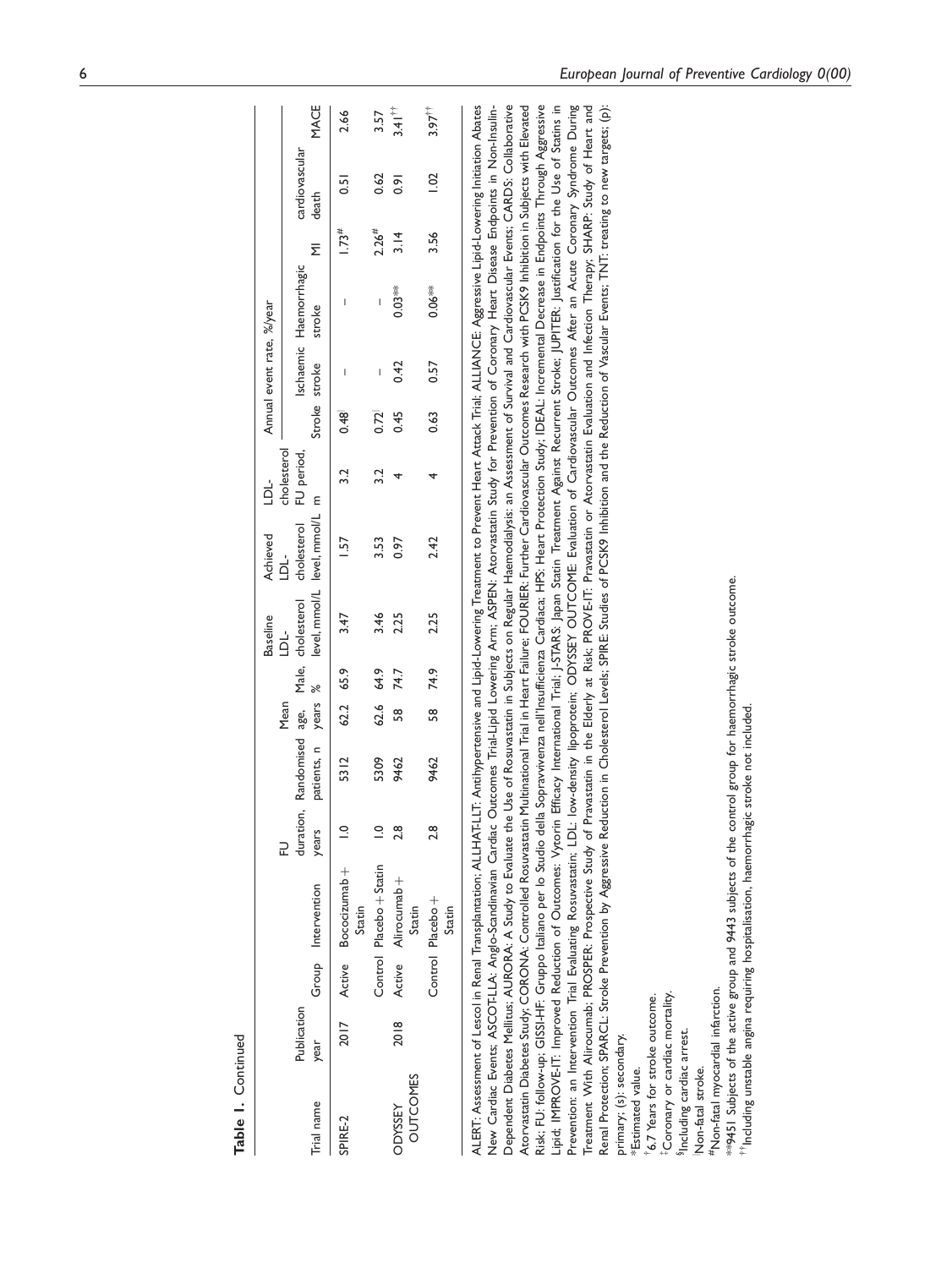|                             |     | All studies                  |         |     | Primary stroke prevention    |         |     | Secondary stroke prevention  |         |
|-----------------------------|-----|------------------------------|---------|-----|------------------------------|---------|-----|------------------------------|---------|
|                             | No. | Slope (95% CI)               | P value | No. | Slope (95% CI)               | P value | No. | Slope (95% CI)               | P value |
| Any stroke                  | 52  | 0.235(0.007, 0.464)          | 0.044   | 44  | 0.196(0.034, 0.357)          | 0.019   | 8   | $0.309$ (-0.308, 0.648)      | 0.068   |
| Ischaemic stroke            | 26  | $0.286$ (-0.019, 0.591)      | 0.065   | 18  | $0.148$ (-0.078, 0.375)      | 0.184   | 8   | $0.159$ (-0.335, 0.652)      | 0.461   |
| Haemorrhagic<br>stroke      | 26  | $0.011 (-0.068, 0.089)$      | 0.779   | 18  | $-0.003$ ( $-0.105$ , 0.098) | 0.943   | 8   | $-0.018$ (-0.149, 0.113)     | 0.747   |
| MI                          | 52  | $-0.083$ ( $-0.520$ , 0.353) | 0.703   | 44  | $-0.006$ ( $-0.482$ , 0.471) | 0.981   | 8   | $-0.513$ ( $-1.903$ , 0.878) | 0.402   |
| Cardiovascular<br>mortality | 44  | $0.079$ (-0.704, 0.861)      | 0.840   | 38  | $0.135 (-0.758, 1.027)$      | 0.761   | 6   | $-0.392$ ( $-0.984$ , 0.201) | 0.140   |
| <b>MACE</b>                 | 46  | $0.268$ (-0.713, 1.250)      | 0.585   | 40  | $0.339$ (-0.781, 1.458)      | 0.544   | 6   | $0.151 (-1.745, 1.442)$      | 0.805   |

Table 2. Summary of meta-regression analyses on the effect of achieved LDL-cholesterol level.

LDL: low-density lipoprotein; CI: confidence interval; MI: myocardial infarction; MACE: major adverse cardiovascular event.



Figure 2. Bubble plot of meta-regression analyses showing significant positive correlations between the achieved low-density lipoprotein (LDL)-cholesterol level and stroke event rate in primary stroke prevention trials. The size of each square on the graph indicates the weight of each trial, which was derived from the inverse of variance of the event rate of each trial. The shaded area indicates the range of the 95% confidence interval.

0.78 mmol/L to 4.10 mmol/L. Analysis restricted to eight arms of four secondary stroke prevention trials provided a steeper regression slope than that observed in the primary stroke prevention trials; however, it did not reach statistical significance (slope 0.309, 95% CI –0.308–0.648,  $P = 0.068$ ). When the primary and secondary stroke prevention trials were combined, each 1 mmol/L decrease in the achieved LDL-cholesterol level was associated with a 23.5% reduction in any stroke risk with statistical significance (slope 0.235, 95% CI 0.007–0.464,  $P = 0.044$ , Table 2 and Figure 3). The significant association was also observed in an adjusted model (slope 0.232,  $95\%$  CI 0.060-0.403,  $P = 0.010$ , see Supplementary online material, Supplementary Table 1).

Ischaemic stroke risk was analysed using data from 26 arms of 13 primary or secondary stroke prevention trials, which showed that each 1 mmol/L decrease in the achieved LDL-cholesterol level was associated with a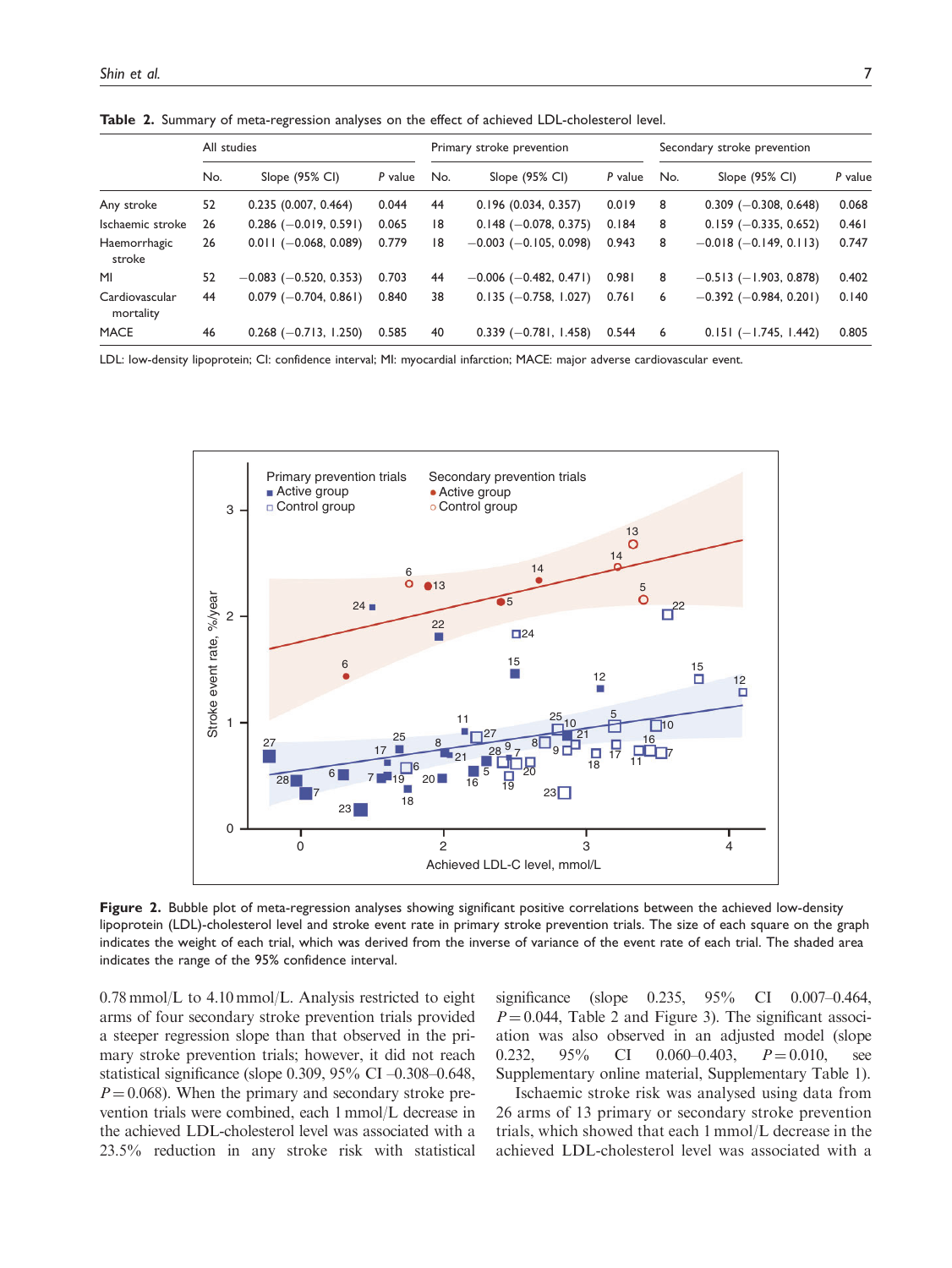

Figure 3. Bubble plots of meta-regression analyses on the effect of achieved low-density lipoprotein (LDL)-cholesterol level on (a) any stroke and (b) ischaemic stroke showing positive correlations. The size of each square on the graph indicates the weight of each trial, which was derived from the inverse of variance of the event rate of each trial.

risk reduction of 28.6% without statistical significance (slope 0.286, 95% CI –0.019–0.591,  $P=0.065$ ).

The annual risk of haemorrhagic stroke obtained from 26 arms of 13 primary or secondary stroke prevention trials was very low (average of 0.18%/year, Figure 3). Noticeably, the risk did not significantly increase with a decrease in the achieved LDL-cholesterol level down to the very low level of 0.78 mmol/L (slope 0.011,  $95\%$  CI – 0.068–0.089,  $P = 0.779$ . The risk was not increased with the decrease of the achieved LDL-cholesterol level even in the secondary stroke prevention trials.

## Pooled analyses for stroke risk

The pooled risk ratios (RRs) for any stroke are presented in Figures 4 and 5. Overall, active arms had a lower risk of any stroke than control arms (RR 0.84, 95% CI 0.78–0.90,  $P < 0.001$ , see Supplementary online material, Supplementary Figure 3). When the trials were stratified by the achieved LDL-cholesterol level in active arms, the risk reduction with active arms compared with that with control arms was significant. Furthermore, the benefits were consistent irrespective of the achieved LDL-cholesterol levels (test for subgroup difference,  $P = 0.23$ ;  $I^2 = 31\%$ ): the pooled RR was 0.79 (95% CI 0.68–0.91,  $P = 0.001$ ) from trials with achieved LDL-cholesterol levels less than 1.3 mmol/L (50 mg/dL); 0.76 (95% CI 0.61–0.93,  $P = 0.008$ ) from trials with achieved LDL-cholesterol levels between 1.3 mmol/L and 1.8 mmol/L; and 0.88  $(95\% \text{ CI } 0.81 - 0.96, P = 0.006)$  from trials with achieved LDL-cholesterol levels greater than 1.8 mmol/L (70 mg/dL, Figure 4). When stratified by statin trials (average achieved LDL-cholesterol level, active 2.1 mmol/L vs. control  $3.1$  mmol/L) and non-statin trials (average achieved LDL-cholesterol level, active 1.2 mmol/L vs. control 2.4 mmol/L), stroke risk reduction was significant in the former (RR 0.87, 95% CI 0.79–0.95,  $P = 0.003$ ) as well as in the latter (RR 0.79, 95% CI 0.71–0.87, P < 0.001, Figure 5).

The risk reduction for ischaemic stroke was significant and consistent irrespective of the achieved LDLcholesterol levels in active arms (see Supplementary online material, Supplementary Figure 4). The risk reduction with an intervention was also apparent in both statin and non-statin trials.

For haemorrhagic stroke risk, active arms showed a greater trend of increased risk than control arms (RR 1.16, 95% CI 0.96–1.40,  $P = 0.12$ , see Supplementary online material, Supplementary Figure 5). However, the pooled RRs stratified by the achieved LDLcholesterol levels in active arms did not differ significantly (test for subgroup difference,  $P = 0.92$ ): the pooled RR was 1.07 (95% CI 0.70–1.65,  $P=0.75$ ) for trials with achieved LDL-cholesterol levels below 1.3 mmol/L (50 mg/dL); 1.16 (95% CI 0.84–1.59,  $P = 0.38$ ) for trials with achieved LDL-cholesterol levels between 1.3 mmol/L and 1.8 mmol/L; and 1.21 (95% CI 0.85–1.72,  $P = 0.30$ ) for trials with achieved LDL-cholesterol levels over 1.8 mmol/L (70 mg/dL). Besides, no significant difference in the pooled RRs of haemorrhagic stroke was observed between statin and non-statin trials (test for subgroup difference,  $P = 0.94$ ).

### Other vascular outcome risks

For other vascular event risks, active arms had a lower risk of MI (RR 0.81, 95% CI 0.77–0.85, P < 0.001),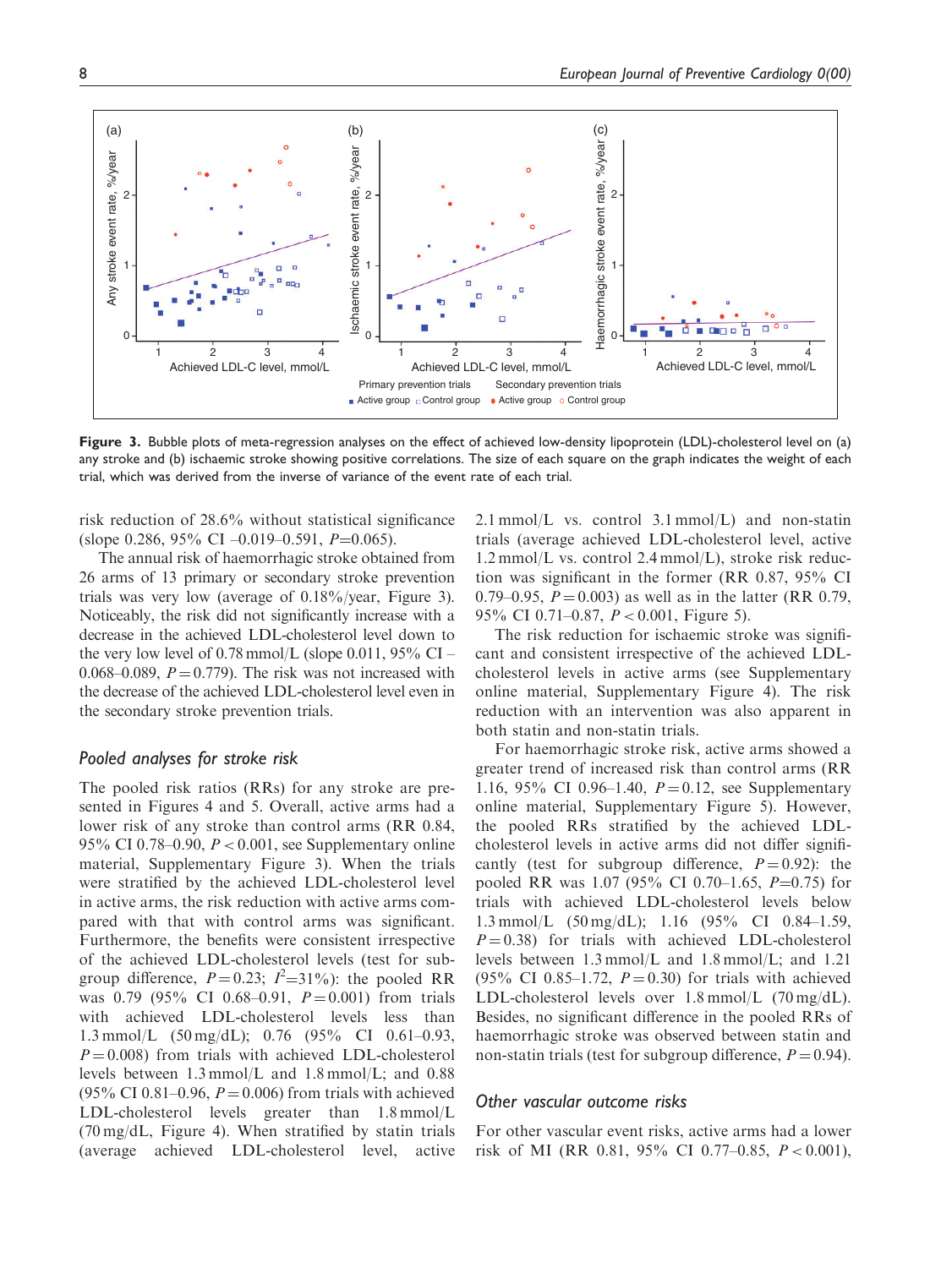|                                                                                                                                                       | Active |                     | Control |       |               | Risk ratio                       | Risk ratio                        |
|-------------------------------------------------------------------------------------------------------------------------------------------------------|--------|---------------------|---------|-------|---------------|----------------------------------|-----------------------------------|
| Study or subgroup                                                                                                                                     | Events | <b>Total Events</b> |         |       |               | Total Weight M-H, Randam, 95% CI | M-H, Randam, 95% CI               |
| Achieved LDL-C level ≤ 1.3 mmol/L (50 mg/dL)                                                                                                          |        |                     |         |       |               |                                  |                                   |
| <b>FOURIER</b>                                                                                                                                        | 207    | 13784               | 262     | 13780 | 5.8%          | 0.79 [0.66, 0.95]                |                                   |
| IMPROVE-IT (primary)                                                                                                                                  | 267    | 8727                | 297     | 8728  | 6.3%          | $0.90$ [0.76, 1.06]              |                                   |
| <b>ODYSSEY OUTCOMES</b>                                                                                                                               | 120    | 9462                | 168     | 9462  | 4.7%          | 0.71 [0.57, 0.90]                |                                   |
| SPIRE-1                                                                                                                                               | 19     | 8408                | 36      | 8409  | 1.4%          | $0.53$ [0.30, 0.92]              |                                   |
| Subtotal (95%CI)                                                                                                                                      |        | 40381               |         | 40379 | 18.2%         | $0.79$ [0.68, 0.91]              |                                   |
| <b>Total events</b>                                                                                                                                   | 613    |                     | 763     |       |               |                                  |                                   |
| Heterogeneity: Tau <sup>2</sup> =0.01; Chi <sup>2</sup> = 5.06, df = 3 (P = 0.17); $l^2$ = 41%<br>Test for overall effect: $Z = 3.18$ ( $P = 0.001$ ) |        |                     |         |       |               |                                  |                                   |
|                                                                                                                                                       |        |                     |         |       |               |                                  |                                   |
| 1.3 mmol/L (50mg/dL) < Achieved LDL-C level < 1.8 mmol/L (70mg/dL)                                                                                    |        |                     |         |       |               |                                  |                                   |
| A to Z                                                                                                                                                | 28     | 2265                | 35      | 2232  | 1.7%          | 0.79 [0.48, 1.29]                |                                   |
| <b>AURORA</b>                                                                                                                                         | 93     | 1389                | 81      | 1384  | 3.7%          | 1.14 [0.86, 1.53]                |                                   |
| <b>CARDS</b>                                                                                                                                          | 21     | 1428                | 39      | 1410  | 1.6%          | $0.53$ [0.31, 0.90]              |                                   |
| IMPROVE-IT (secondary)                                                                                                                                | 29     | 336                 | 48      | 346   | 2.1%          | $0.62$ [0.40, 0.96]              |                                   |
| <b>JUPITER</b>                                                                                                                                        | 33     | 8901                | 64      | 8901  | 2.3%          | $0.52$ [0.34, 0.78]              |                                   |
| PROVE-IT                                                                                                                                              | 21     | 2099                | 19      | 2063  | 1.2%          | 1.09 [0.59, 2.01]                |                                   |
| <b>SHARP</b>                                                                                                                                          | 171    | 4650                | 210     | 4620  | 5.4%          | $0.81$ [0.66, 0.99]              |                                   |
| SPIRE-2                                                                                                                                               | 26     | 5312                | 39      | 5309  | 1.7%          | $0.67$ [0.41, 1.09]              |                                   |
| Subtotal (95%CI)                                                                                                                                      |        | 26380               |         | 26265 | 19.8%         | $0.76$ [0.61, 0.93]              |                                   |
| <b>Total events</b>                                                                                                                                   | 422    |                     | 535     |       |               |                                  |                                   |
| Heterogeneity: Tau <sup>2</sup> = 0.04; Chi <sup>2</sup> = 15.19, df = 7 (P = 0.03); $l^2$ = 54%                                                      |        |                     |         |       |               |                                  |                                   |
| Test for overall effect: $Z = 2.66$ ( $P = 0.008$ )                                                                                                   |        |                     |         |       |               |                                  |                                   |
|                                                                                                                                                       |        |                     |         |       |               |                                  |                                   |
| 1.8mmol/L (70 mg/dL) ≤ Achieved LDL-C level                                                                                                           |        |                     |         |       |               |                                  |                                   |
| <b>ALERT</b>                                                                                                                                          | 93     | 1050                | 91      | 1052  | 3.9%          | 1.02 [0.78, 1.35]                |                                   |
| ALLHAT-LLT                                                                                                                                            | 209    | 5170                | 231     | 5185  | 5.8%          | 1.91 [0.76, 1.09]                |                                   |
| <b>ALLIANCE</b>                                                                                                                                       | 35     | 1217                | 39      | 1225  | 2.0%          | 1.90 [0.58, 1.42]                |                                   |
| ASCOT-LLA                                                                                                                                             | 89     | 5168                | 121     | 5137  | 4.0%          | $0.73$ [0.56, 0.96]              |                                   |
| <b>ASPEN</b>                                                                                                                                          | 34     | 1211                | 38      | 1199  | 2.0%          | $0.89$ [0.56, 1.40]              |                                   |
| <b>CORONA</b>                                                                                                                                         | 126    | 2514                | 138     | 2497  | 4.7%          | $0.91$ [0.72, 1.15]              |                                   |
| GISSI-HF                                                                                                                                              | 82     | 2285                | 66      | 2289  | 3.3%          | 1.24 [0.90, 1.71]                |                                   |
| HPS (primary)                                                                                                                                         | 275    | 8610                | 415     | 8646  | 6.6%          | $0.67$ [0.57, 0.77]              |                                   |
| HPS (secondary)                                                                                                                                       | 169    | 1644                | 170     | 1636  | 5.3%          | $0.99$ [0.81, 1.21]              |                                   |
| <b>IDEAL</b>                                                                                                                                          | 151    | 4439                | 174     | 4449  | 5.1%          | $0.87$ [0.70, 1.08]              |                                   |
| <b>J-STARS</b>                                                                                                                                        | 74     | 793                 | 78      | 785   | 3.5%          | 0.94 [0.69, 1.27]                |                                   |
| <b>PROSPER</b>                                                                                                                                        | 135    | 2891                | 131     | 2913  | 4.7%          | 1.04 [0.82, 1.31]                |                                   |
| <b>SPARCL</b>                                                                                                                                         | 265    | 2365                | 311     | 2366  | 6.5%          | $0.85$ [0.73, 0.99]              |                                   |
| TNT                                                                                                                                                   | 117    | 4995                | 155     | 5006  | 4.6%          | 0.76 [0.60, 0.96]                |                                   |
| Subtotal (95%CI)                                                                                                                                      |        | 44352               |         | 44385 | 62.0%         | $0.88$ [0.81, 0.96]              |                                   |
| <b>Total events</b>                                                                                                                                   | 1854   |                     | 2158    |       |               |                                  |                                   |
| Heterogeneity: Tau <sup>2</sup> = 0.01; Chi <sup>2</sup> = 25.79, df =13 (P = 0.02); $l^2$ = 50%                                                      |        |                     |         |       |               |                                  |                                   |
| Test for overall effect: $Z = 2.75$ ( $P = 0.006$ )                                                                                                   |        |                     |         |       |               |                                  |                                   |
| Total (95% CI)                                                                                                                                        |        | 111113              |         |       | 111029 100.0% | $0.84$ [0.78, 0.90]              |                                   |
| <b>Total events</b>                                                                                                                                   | 2889   |                     | 3456    |       |               |                                  |                                   |
| Heterogeneity: Tau <sup>2</sup> = 0.02; Chi <sup>2</sup> = 48.23, df = 25 (P = 0.003); $l^2 = 48\%$                                                   |        |                     |         |       |               |                                  |                                   |
| Test for overall effect: $Z = 4.71$ ( $P < 0.00001$ )                                                                                                 |        |                     |         |       |               |                                  | $\overline{5}$<br>0.2<br>0.5<br>ż |
| Test for subgroup differences: Chi <sup>2</sup> = 2.90, df = 2 ( $P = 0.23$ ); $l^2 = 31.0\%$                                                         |        |                     |         |       |               |                                  | Active better Control better      |
|                                                                                                                                                       |        |                     |         |       |               |                                  |                                   |

Figure 4. Forest plot showing stroke risk according to the achieved low-density lipoprotein (LDL)-cholesterol level of active arms. Overall estimate is indicated by diamonds.

cardiovascular mortality (RR 0.95, 95% CI 0.92–0.99,  $P = 0.02$ ), and MACE (RR 0.83, 95% CI 0.79–0.88,  $P < 0.001$ ) than control arms (see Supplementary online material, Supplementary Figure 6). However, meta-regression analyses (MI event from 52 arms, cardiovascular mortality from 42 arms, and MACE from 46 arms) showed that there was no significant association between a 1 mmol/L decrease in the achieved LDL-cholesterol level and those event risks (see Supplementary online material, Supplementary Figure 7).

# **Discussion**

In this meta-regression analysis, the lower the achieved LDL-cholesterol level, the lesser stroke events occurred with a 23.5% relative risk reduction per 1 mmol/L lowering of LDL-cholesterol level. The association was coherently linear across high LDL-cholesterol to very low LDL-cholesterol levels and consistent across studies of primary and secondary prevention of stroke. Non-statin LDL-cholesterol lowering drugs such as ezetimibe or PCSK9 inhibitors also showed an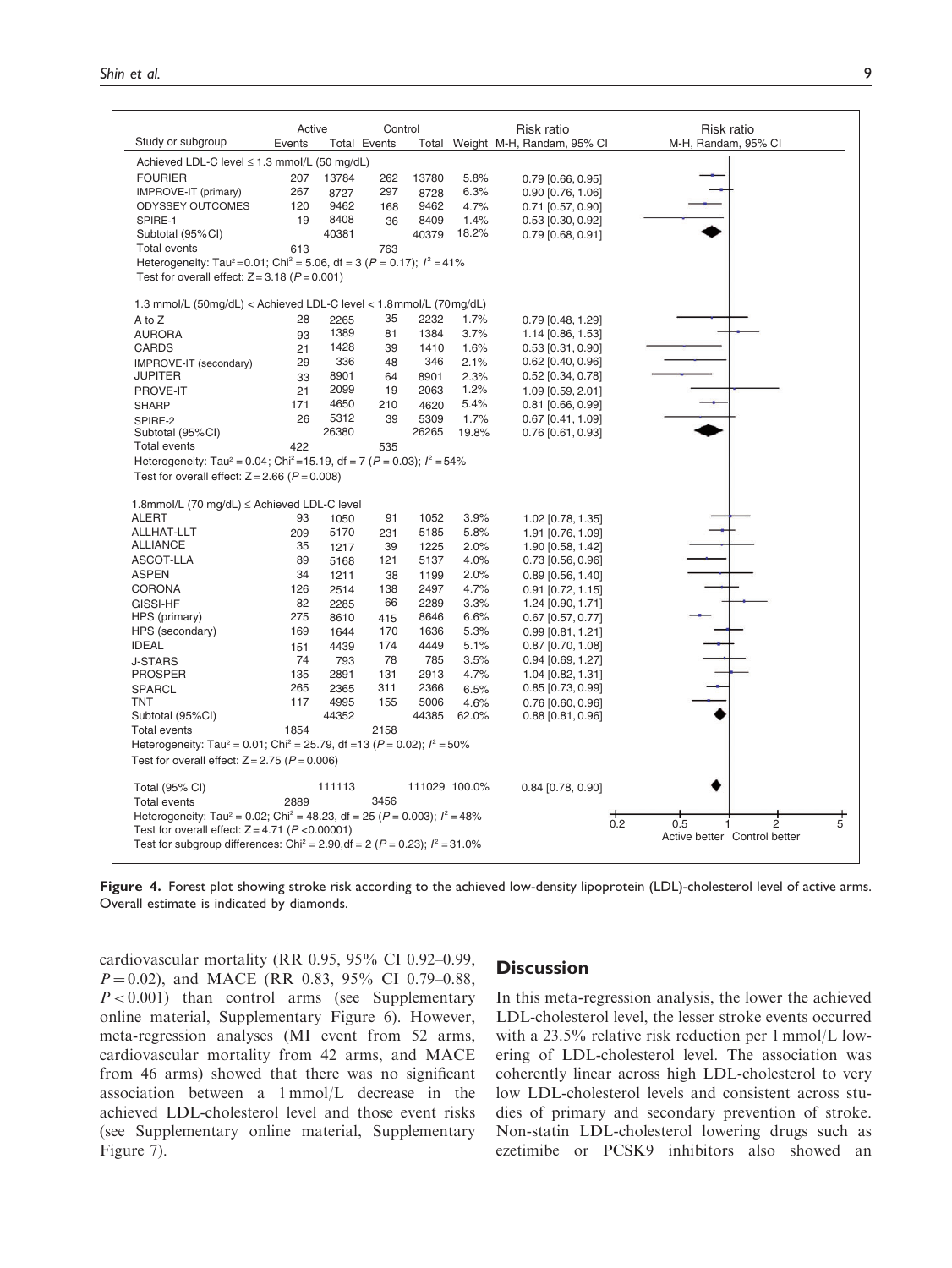|                                                                                                         | Active |        | Control             |       |               | Risk ratio                       | Risk ratio                                  |
|---------------------------------------------------------------------------------------------------------|--------|--------|---------------------|-------|---------------|----------------------------------|---------------------------------------------|
| Study or subgroup                                                                                       | Events |        | <b>Total Events</b> |       |               | Total Weight M-H, Randam, 95% CI | M-H, Randam, 95% Cl                         |
| Statin trials                                                                                           |        |        |                     |       |               |                                  |                                             |
| A to Z                                                                                                  | 28     | 2265   | 35                  | 2232  | 1.7%          | 0.79 [0.48, 1.29]                |                                             |
| <b>ALERT</b>                                                                                            | 93     | 1050   | 93                  | 1052  | 3.9%          | 1.02 [0.78, 1.35]                |                                             |
| ALLHAT-LLT                                                                                              | 209    | 5170   | 231                 | 5185  | 5.8%          | $0.91$ [0.76, 1.09]              |                                             |
| <b>ALLIANCE</b>                                                                                         | 35     | 1217   | 39                  | 1225  | 2.0%          | $0.90$ [0.58, 1.42]              |                                             |
| ASCOT-LLA                                                                                               | 89     | 5168   | 121                 | 5137  | 4.0%          | 0.73 [0.56, 0.96]                |                                             |
| <b>ASPEN</b>                                                                                            | 34     | 1211   | 38                  | 1199  | 2.0%          | $0.89$ [0.56, 1.40]              |                                             |
| <b>AURORA</b>                                                                                           | 93     | 1389   | 81                  | 1384  | 3.7%          | 1.14 [0.86, 1.53]                |                                             |
| <b>CARDS</b>                                                                                            | 21     | 1428   | 39                  | 1410  | 1.6%          | $0.53$ [0.31, 0.90]              |                                             |
| <b>CORONA</b>                                                                                           | 126    | 2514   | 138                 | 2494  | 4.7%          | $0.91$ [0.72, 1.15]              |                                             |
| GISSI-HF                                                                                                | 82     | 2285   | 66                  | 2289  | 3.3%          | 1.24 [0.90, 1.71]                |                                             |
| HPS (primary)                                                                                           | 275    | 8610   | 415                 | 8646  | 6.6%          | $0.67$ [0.57, 0.77]              |                                             |
| HPS (secondary)                                                                                         | 169    | 1644   | 170                 | 1636  | 5.3%          | $0.99$ [0.81, 1.21]              |                                             |
| <b>IDEAL</b>                                                                                            | 151    | 4439   | 174                 | 4449  | 5.1%          | $0.87$ [0.70, 1.08]              |                                             |
| <b>J-STARS</b>                                                                                          | 74     | 793    | 78                  | 785   | 3.5%          | 0.94 [0.69, 1.27]                |                                             |
| JUPITER                                                                                                 | 33     | 8901   | 64                  | 8901  | 2.3%          | $0.52$ [0.34, 0.78]              |                                             |
| <b>PROSPER</b>                                                                                          | 135    | 2891   | 131                 | 2913  | 4.7%          | 1.04 [0.82, 1.31]                |                                             |
| PROVE-IT                                                                                                | 21     | 2099   | 19                  | 2063  | 1.2%          | 1.09 [0.59, 2.01]                |                                             |
| <b>SPARCL</b>                                                                                           | 265    | 2365   | 311                 | 2366  | 6.5%          | $0.85$ [0.73, 0.99]              |                                             |
| <b>TNT</b>                                                                                              | 117    | 4995   | 155                 | 5006  | 4.6%          | $0.76$ [0.60, 0.96]              |                                             |
| Subtotal (95% CI)                                                                                       |        | 60434  |                     | 60375 | 72.5%         | $0.87$ [0.79, 0.95]              |                                             |
| <b>Total events</b>                                                                                     | 2050   |        | 2396                |       |               |                                  |                                             |
| Heterogeneity: Tau <sup>2</sup> = 0.02; Chi <sup>2</sup> = 39.18, df = 18 ( $P = 0.003$ ); $I^2 = 54\%$ |        |        |                     |       |               |                                  |                                             |
| Test for overall effect: $Z = 2.95$ ( $P = 0.003$ )                                                     |        |        |                     |       |               |                                  |                                             |
| Nonstatin trials                                                                                        |        |        |                     |       |               |                                  |                                             |
| <b>FOURIER</b>                                                                                          | 207    | 13784  | 262                 | 13780 | 5.8%          | 0.79 [0.66, 0.95]                |                                             |
| IMPROVE-IT (primary)                                                                                    | 267    | 8727   | 297                 | 8728  | 6.3%          | $0.90$ [0.76, 1.06]              |                                             |
| IMPROVE-IT (secondary)                                                                                  | 29     | 336    | 48                  | 346   | 2.1%          | 0.62 [0.40, 0.96]                |                                             |
| <b>ODYSSEY OUTCOMES</b>                                                                                 | 120    | 9462   | 168                 | 9462  | 4.7%          | 0.71 [0.57, 0.90]                |                                             |
| <b>SHARP</b>                                                                                            | 171    | 4650   | 210                 | 4620  | 5.4%          | $0.81$ [0.66, 0.99]              |                                             |
| SPIRE-1                                                                                                 | 19     | 8408   | 36                  | 8409  | 1.4%          | $0.53$ [0.30, 0.92]              |                                             |
| SPIRE-2                                                                                                 | 26     | 5312   | 39                  | 5309  | 1.7%          | 0.67 [0.41, 1.09]                |                                             |
| Subtotal (95%CI)                                                                                        |        | 50679  |                     | 50654 | 27.5%         | $0.79$ [0.71, 0.87]              |                                             |
| <b>Total events</b>                                                                                     | 839    |        | 1060                |       |               |                                  |                                             |
| Heterogeneity: Tau <sup>2</sup> = 0.00; Chi <sup>2</sup> = 6.84, df = 6 ( $P = 0.34$ ); $l^2 = 12\%$    |        |        |                     |       |               |                                  |                                             |
| Test for overall effect: $Z = 4.77$ ( $P < 0.00001$ )                                                   |        |        |                     |       |               |                                  |                                             |
| Total (95%CI)                                                                                           |        | 111113 |                     |       | 111029 100.0% | 0.84 [0.78,0.90]                 |                                             |
| <b>Total events</b>                                                                                     | 2889   |        | 3456                |       |               |                                  |                                             |
| Heterogeneity: Tau <sup>2</sup> = 0.02; Chi <sup>2</sup> = 48.23, df = 25 ( $P = 0.003$ ); $I^2 = 48\%$ |        |        |                     |       |               |                                  |                                             |
| Test for overall effect: $Z = 4.71$ ( $P < 0.00001$ )                                                   |        |        |                     |       |               |                                  | $rac{+}{0.2}$<br>$\overline{5}$<br>0.5<br>ż |
| Test for subgroup differences: Chi <sup>2</sup> = 2.25, df = 1 ( $P = 0.13$ ); $I^2 = 55.6\%$           |        |        |                     |       |               |                                  | Active better Control better                |
|                                                                                                         |        |        |                     |       |               |                                  |                                             |

Figure 5. Forest plot showing stroke risk according to low-density lipoprotein (LDL)-cholesterol lowering therapies. Overall estimate is indicated by diamonds.

additional preventive effect for stroke even with the use of statin therapy, implying that the achieved LDL-cholesterol level should be the guidance for the treatment of dyslipidaemia rather than the class of LDL-cholesterol lowering drug. Contrary to our expectation, the hazard of haemorrhagic stroke had no significant association with LDL-cholesterol. These results strongly support the importance of intensive LDL-cholesterol lowering therapy irrespective of the class of LDL-cholesterol lowering drugs for the prevention of stroke.

Statin use in stroke prevention has been debated regarding whether the benefit results from the pleiotropic effect or by lowering the LDL-cholesterol level thoroughly. The primary effect of statin on the prevention of cardiovascular events has been considered to be attributed to LDL-cholesterol reduction. The Cholesterol Treatment Trialists' collaborators reported that a 1 mmol/L reduction of LDL-cholesterol levels prevented 23% of major coronary events over 5 years.<sup>29</sup> However, in addition to the above-mentioned effects, the pleiotropic effect was said to play a key role, which is largely independent of LDL-cholesterol reduction.<sup>30</sup> Therefore, the guideline of the American College of Cardiology (ACC) and American Heart Association (AHA) published in 2013 recommended to use a highly potent statin that can combine both effects regardless of baseline LDL-cholesterol level in all high-risk patients. However, the European Society of Cardiology and European Atherosclerosis Society made a different approach in targeting the LDL-cholesterol level according to the individualised risk of each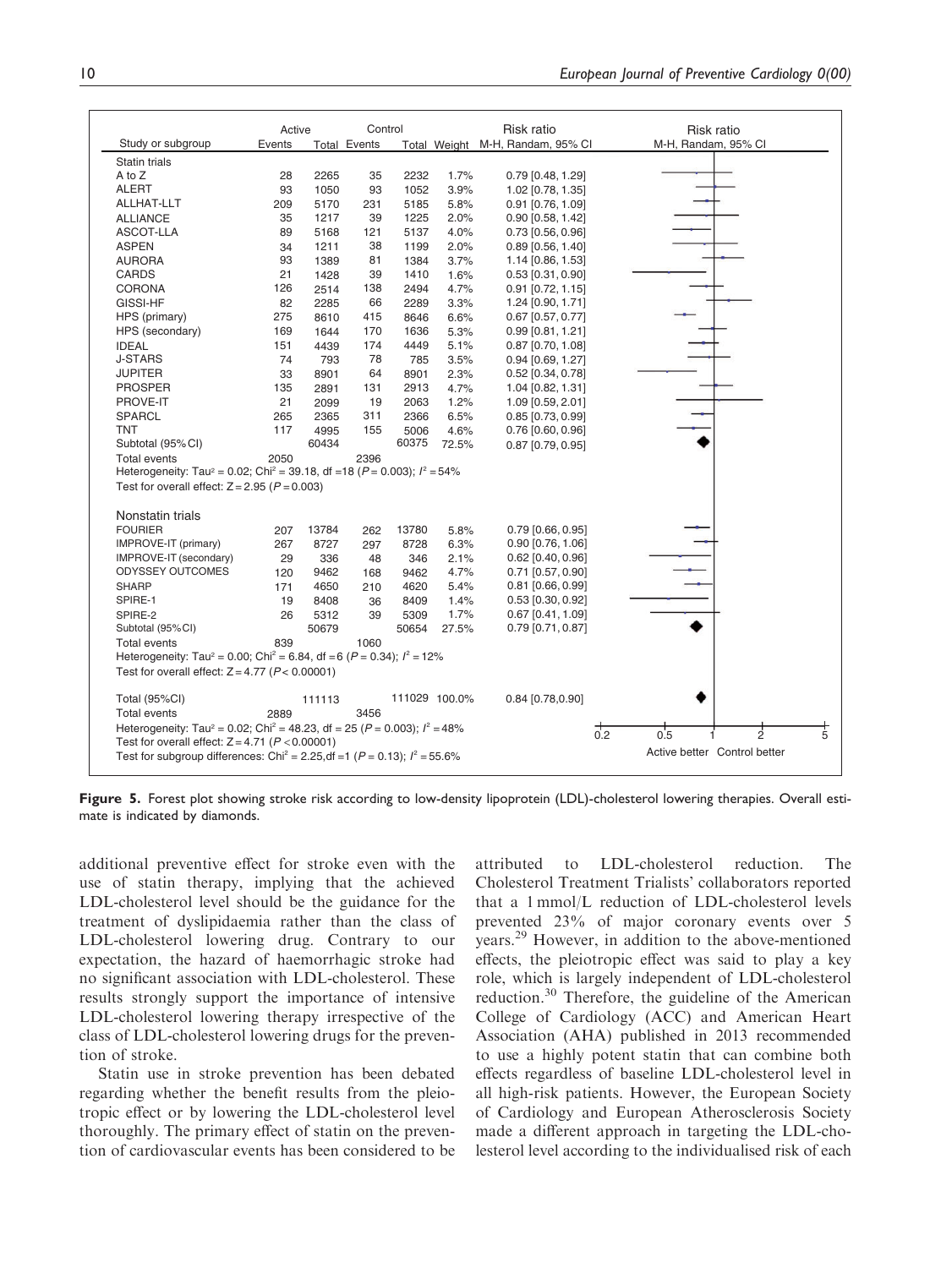patient. In 2017, the American Association of Clinical Endocrinologists and American College of Endocrinology opened a new chapter in the management of dyslipidaemia. They proposed a new risk stratification scheme including an extreme risk group and recommended an LDL-cholesterol level under 55 mg/ dL as a target for this group. The recently published AHA/ACC guideline does not differ significantly from the previous 2013 guideline of determining statin potency according to the risk of atherosclerotic cardiovascular disease, except the subdivided risk group and some minor changes. However, considering that current guidelines are less well reflecting the evidence from clinical trials, two important questions still remain: what is the threshold of LDL-cholesterol level below which no additional benefit is expected, and is statin therapy enough to achieve the threshold LDLcholesterol level?

The present meta-regression analysis estimated the lowest LDL-cholesterol level to which the benefit on stroke prevention would persist. The previous metaanalyses had calculated LDL-cholesterol reduction between active and control groups and showed that more between-group reductions in the LDL-cholesterol level lead to less stroke incidence or major cardiovascular events.<sup>1,3,</sup> However, these studies lack an answer to the question on how low the LDL-cholesterol level is beneficial to prevent stroke occurrence. A recent metaregression study showed a linear association of achieved LDL-cholesterol with the incidence of major coronary events.<sup>2</sup> However, the lowest level of achieved LDL-cholesterol in the meta-regression analysis was 1.42 mmol/L (53 mg/dL), and stroke outcome was not specifically explored. In contrast, our study showed that the low achieved LDL-cholesterol level itself was related to the stroke risk reduction without a floor effect. Furthermore, the pooled analysis revealed that the significance of the stroke preventive effect was maintained at an LDL-cholesterol level below 1.3 mmol/L (50 mg/dL). This is meaningful because all control groups included in this pooled analysis were receiving statin therapy, and the effect of stroke prevention in a very low LDL-cholesterol level had the same tendency as the meta-regression analysis result. Our results were consistent with the recent data obtained from clinical trials. The FOURIER trial in which the patients with very low achieved LDL-cholesterol levels less than 10 mg/dL showed a 41% lower risk of composite of cardiovascular events including stroke than those with an achieved LDL-cholesterol level of 100 mg/dL without an increased risk of adverse events.

We also found that non-statin LDL-cholesterol lowering drugs such as ezetimibe or PCSK9 inhibitors are effective for stroke prevention as much as statins are. It implies that lowering of LDL-cholesterol levels regardless of the pleiotropic effect of statin reduces stroke events. Clinical trials investigating non-statin LDL-cholesterol lowering drugs have supported a similar finding. The IMPROVE-IT trial showed the efficacy of simvastatin–ezetimibe combination therapy which was similar to that seen in previous statin trials, with a similar reduction in cardiovascular events including stroke according to the degree of LDL-cholesterol level lowering.<sup>6</sup> The aforementioned FOURIER or ODYSSEY OUTCOMES trials also reported a similar trend.27,28 In addition, recent meta-analysis showed PCSK9 inhibitors had the highest probability of having the lowest rate of stroke, followed by ezetimibe plus statin and statins. Furthermore, Silverman et al. argued, based on a meta-analysis of MI trials, nonstatin LDL-cholesterol lowering therapies were associated with similar cardiovascular risk reduction per decrease in LDL-cholesterol as statin interventions.<sup>2</sup> In that context, the ACC updated the guidelines that non-statin LDL-cholesterol lowering drugs could be considered optionally in the case of statin failure on maximally tolerated statin therapy. Our results which show the benefit of non-statin LDL-cholesterol-lowering drugs for the prevention of stroke could support this guideline.

Regarding the previous concern for the risk of haemorrhagic stroke, the previous meta-analyses reported that an intense reduction in the LDL-cholesterol level by statins did not increase the incidence of haemorrhagic stroke, whereas others showed the risk was increased without statistical significance.<sup>1,3</sup> In our analysis, the active group had an increased haemorrhagic stroke risk (see Supplementary online material, Supplementary Figure 5) without statistical significance. However, the haemorrhagic stroke risk was neither statistically significant nor influenced by the achieved LDL-cholesterol level or the type of LDLcholesterol-lowering therapies. Despite these findings, concern remains because the previous meta-analysis reported a higher risk of haemorrhagic stroke when treated with statin for the secondary stroke prevention population.<sup>3</sup> However, in our study, the benefit of lowering LDL-cholesterol on stroke prevention seems greater in the secondary stroke prevention trials than in primary stroke prevention trials, which might be indicated by a significant interaction between primary and secondary prevention studies for the effect of the achieved LDL-cholesterol levels. Therefore, there is no need to hesitate to lower the LDL-cholesterol level even in secondary stroke prevention although the individualised risk of haemorrhagic stroke should be considered.

Unlike a recent meta-analysis of MI trials,  $\sim$  our study demonstrated no significant association between the achieved LDL-cholesterol level and the event rate of cardiovascular outcomes (see Supplementary online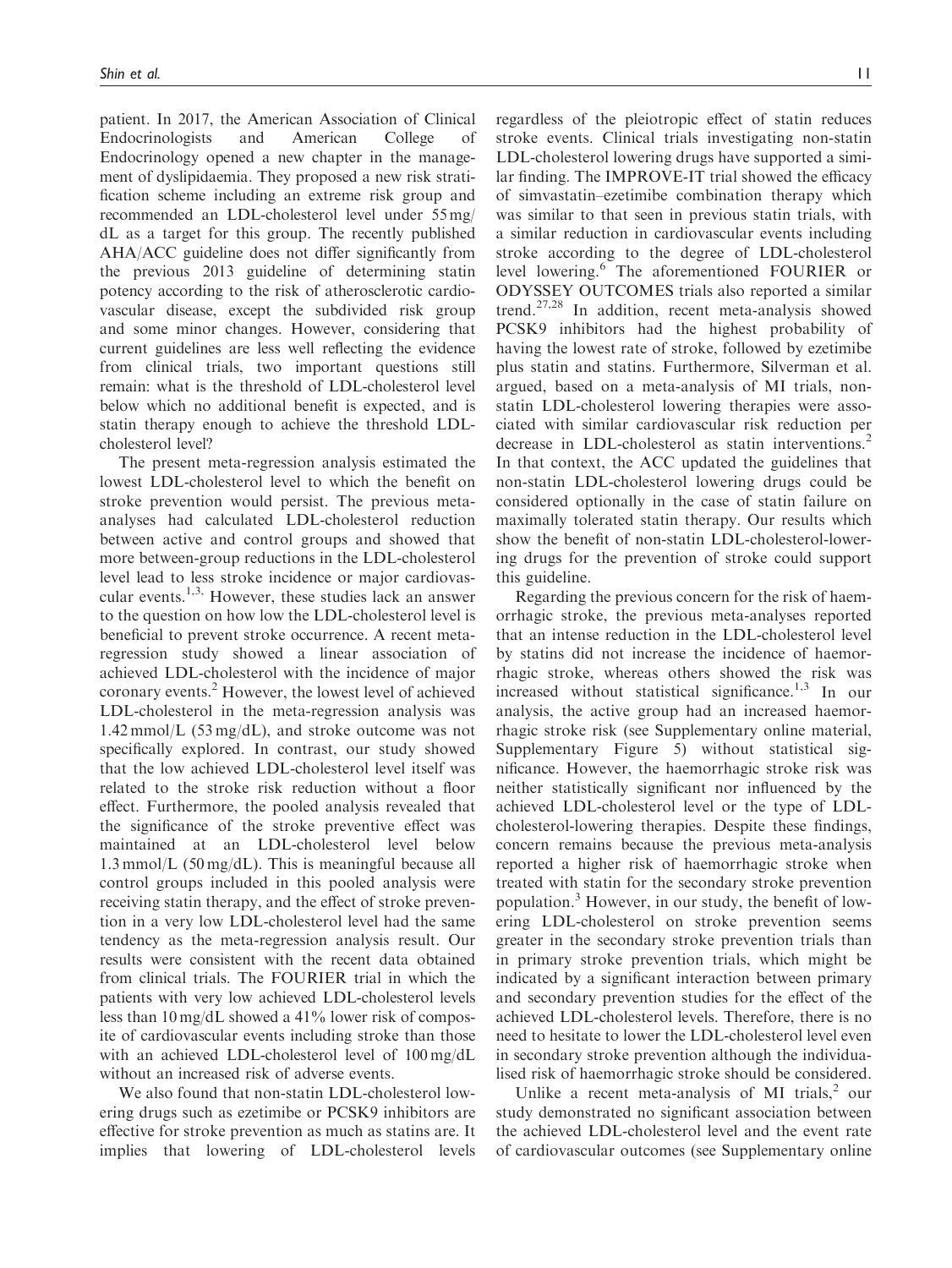material, Supplementary Figure 7). It might be primarily because a focus made on the enrolment of trials with stroke outcome led the study population to be heterogeneous to the cardiac outcome. To overcome the heterogeneity, we therefore divided the trials into primary MI prevention and non-primary (combined or secondary) MI prevention for our meta-regression analysis. The primary MI prevention group which could be thought of as homogeneous showed a significant positive association between the achieved LDL-cholesterol level and MI event rate  $(P= 0.008$ , see Supplementary online material, Supplementary Figure 8). The second possibility is that the effect of non-statin LDL-cholesterollowering drugs could be different from that of statin. Usually, statin produces larger relative risk reduction for MI incidence than that for stroke incidence.<sup>1</sup> Our results also showed a similar trend (21% relative risk reduction for MI and 13% relative risk reduction for stroke in the statin group, see Supplementary online material, Supplementary Figure 9 and Figure 4). However, nonstatin LDL-cholesterol lowering drugs produced opposite results (15% relative risk reduction for MI and 21% relative risk reduction for stroke in the statin group, see Supplementary online material, Supplementary Figure 9 and Figure 5). This discrepancy between statins and nonstatins on outcomes from different vascular beds should be investigated in the future.

Some limitations of our study should be mentioned. First, subjects of enrolled trials had various cerebrovascular risk factors and clinical characteristics. However, the findings were consistent after adjustment of associated characteristics and the results obtained by different analytical methods and different subgroups showed similar trends, indicating the robustness of our results. Second, all LDL-cholesterol lowering trials for stroke prevention were not included in our meta-analysis. However, for a precise measurement of stroke occurrence, we included highly selective articles published after the year 2002 and trials with more than 5000 person-years. Before the National Cholesterol Education Program Adult Treatment Panel III guideline was announced, the importance of reducing cholesterol was not highlighted so that the studies before the announcement did not have a clear target level for LDL-cholesterol level or intensive medical treatment. In addition, most of the cholesterol-lowering studies at that time were about MI, less focused on stroke, and fewer stroke diagnostic tools were developed such as diffusion-weighted magnetic resonance imaging and had resulted in low diagnostic accuracy and a relatively low event rate of stroke during the study compared with later studies. Third, as mentioned above, some of the subjects in the primary prevention group had a prior stroke. As most of the other trials had a secondary prevention population less than 10%, it could be

considered as the primary prevention of stroke. Fourth, only haemorrhagic stroke was the concern for the adverse effect of the low LDL-cholesterol level. Some studies have reported that low LDL-cholesterol level was associated with an increase in rates of cancer, new onset diabetes, hepatobiliary disorders, and insomnia.<sup>13</sup> However, haemorrhagic stroke might be the most important complication in the clinical field when using statins on stroke patients.

In conclusion, this meta-analysis demonstrates that lowering of the LDL-cholesterol level reduces stroke events to a very low level. Additional non-statin LDL-cholesterol lowering drugs such as ezetimibe or PCSK9 inhibitors could be used for further reduction of the LDL-cholesterol level to decrease the rate of stroke events.

### Author contribution

WKS contributed to the conception and design of the work. JS, WKS, JL, KSH, JWC and HSJ contributed to the data acquisition, analysis and interpretation of data for the work. JS and WKS drafted the manuscript. JL, KSH, GMK and OYB critically revised the manuscript. All authors gave final approval and agree to be accountable for all aspects of the work ensuring integrity and accuracy.

#### Declaration of conflicting interests

The author(s) declared the following potential conflicts of interest with respect to the research, authorship, and/or publication of this article: WK Seo received honoraria for lectures from Pfizer, Sanofi-Aventis, Otsuka Korea, Dong-A Pharmaceutical Co., Ltd., Beyer, Daewoong Pharmaceutical Co. Ltd., Daiichi Sankyo Korea Co., Ltd., Boryung Pharmaceutical, study grant from Daiichi Sankyo Korea Co., Ltd. and consulting fee from OBELAB Inc. The other authors declared no conflicting interests.

### Funding

The author(s) disclosed receipt of the following financial support for the research, authorship, and/or publication of this article: this work was supported by the National Research Foundation of Korea (NRF), and funded by the Korean government (grant number NRF-2017R1A2B4010648).

### **References**

- 1. Cholesterol Treatment Trialists' (CTT) Collaboration. Efficacy and safety of more intensive lowering of LDL cholesterol: a meta-analysis of data from 170,000 participants in 26 randomised trials. *Lancet* 2010; 376: 1670–1681.
- 2. Silverman MG, Ference BA, Im K, et al. Association Between Lowering LDL-C and Cardiovascular risk reduction among different therapeutic interventions: a systematic review and meta-analysis. JAMA 2016; 316: 1289–1297.